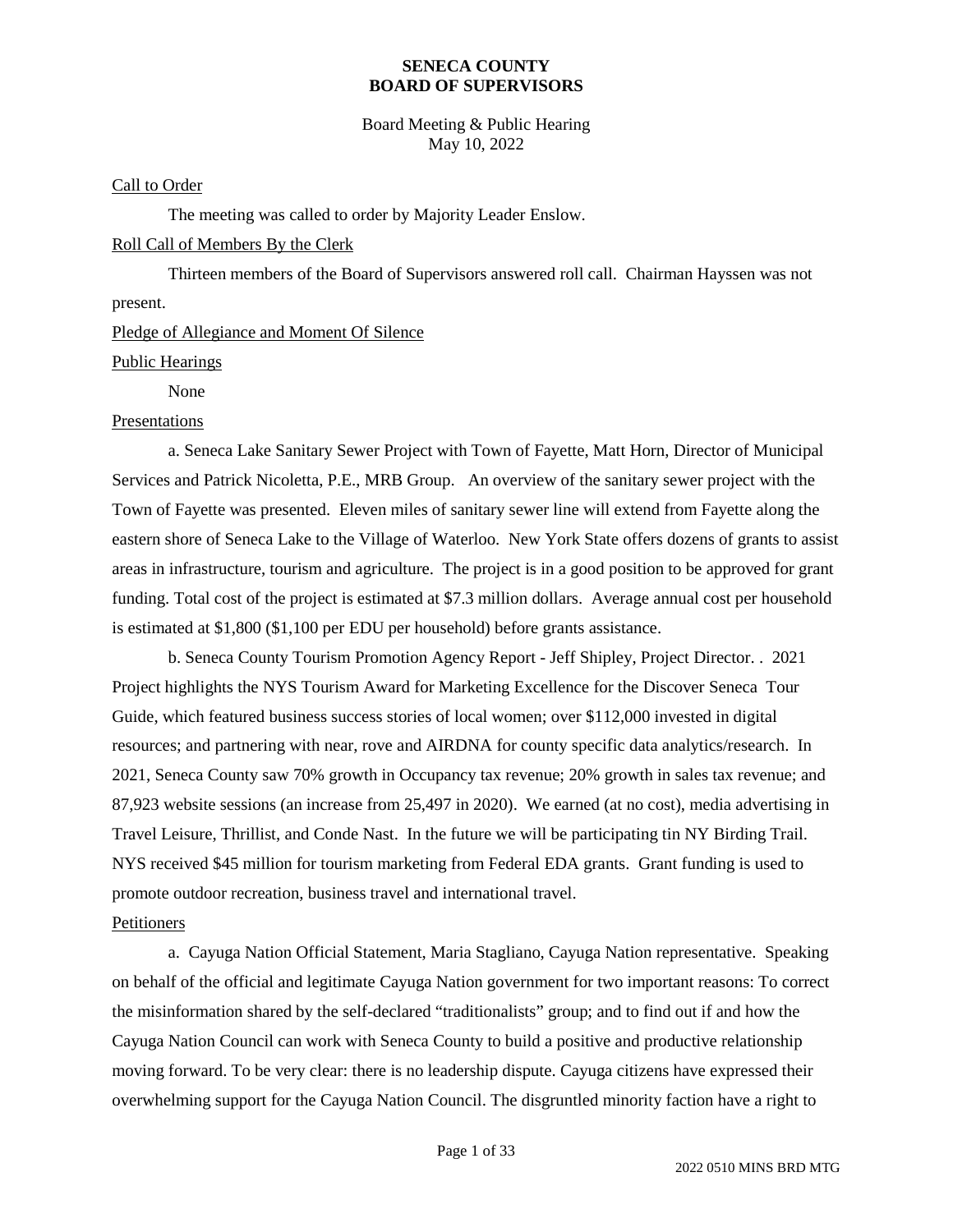Board Meeting & Public Hearing May 10, 2022

speak as private citizens who reside within the county, they do not speak for the Cayuga Nation—only for themselves. Several efforts by Cayuga Nation to further the best interests of its citizens were cited; as well as instances by the traditionalist Cayugas, which negatively impacted the Nation's efforts. The minority faction's appearance and recognition before this Board gives the false impression that these self-declared "traditionalists" are recognized as legitimate leaders of the Cayuga Nation. The Nation would like to begin sending representatives to Seneca County board meetings to provide a voice on behalf of the Cayuga Nation's legitimate government.

Following Ms. Stagliano's reading, Sprvr. Shipley stated if Halftown is serious about improving relations with Seneca County, he should pay his delinquent taxes (school, property, town and county) in the amount of \$7,526,312 on the 72 properties incurred since 1997. Seneca County is required by state law to make whole the schools and towns; Cayuga Nation is using town and county services without paying for them, which falls on the backs of his fellow property owners creating a hardship.

Sprvr. Barnhart stated that members of Traditional Cayuga Nation are members of the public and U.S. citizens, who have the right, and who are welcomed, to speak before this Board, as are all members of the public. Sprvr. Barnhart questioned how Clint Halftown was chosen as Leader of Cayuga Nation in 2016 with the support of the Bureau of Indian Affairs (BIA)? Maria Stagliano said the official title for Clint Halftown is Leader / Federal Representative. He was not elected, but chosen by a survey to gauge the sentiment of Cayuga Nation members, of which 60% responded in favor of Clint Halftown. Sprvr. Barnhart posed several questions which were unanswered: What is the governance process of Cayuga Nation? What was the process approved by the BIA when they approved Halftown as Leader? Does Cayuga Nation recognize Haudenosaunee Confederacy, clan mothers and chiefs? What is the relationship Cayuga Nation wants to explore with us? Do they want to settle the unpaid tax dispute; or has Halftown already decided we will never see a dollar from Cayuga Nation? Sprvr. Barnhart added that his questions are based on 300 years of history and feels the answers should have been provided? If Halftown is serious, and wants to discuss the future – we have a blueprint from Madison and Oneida counties. Sprvr. Barnhart noted that Maria Stagliano works for a crisis management company whose clients included those involved in the Surfside Condo Collapse and the Gulf of Mexico oil spill, and asked what was the crisis identified that required her services; to which she reponnded that her company also does strategic management; and she was hired to address the smear campaign, lies, and labeling Halftown a terrorist by the Traditional Cayuga Nation members.

Sprvr. Ferrara cleared some misinformation he stated at the Indian Affairs Committee meeting on April 26, 2022. He noted that the property located at 2133 Lower Lake Road, Seneca Falls, where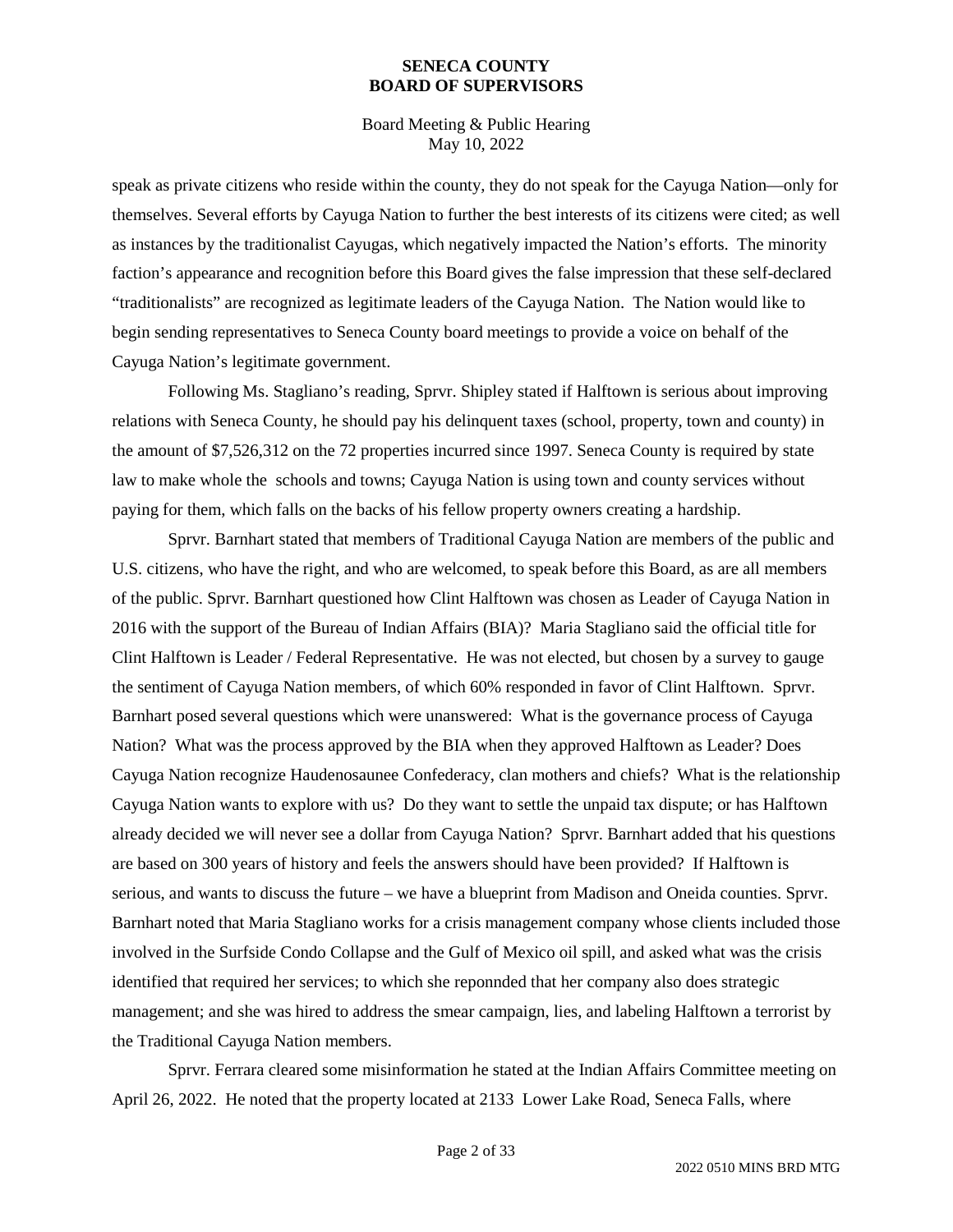Board Meeting & Public Hearing May 10, 2022

Grammas Approved business is located is not owned by Halftown's Cayuga Nation, but is owned by Cayuga Nation Enterprises. Cayuga Nation led by Clint Halftown is paid in full for utilities. Sprvr. Ferrara questioned the sincerity of Clint Halftown wanting to improve relationships, as Sprvr. Ferrara has reached out to him about ten times with no success. Cayuga Nation will be here forever. The sooner, the better, we come to agreement about the financial burden caused by non-payment of taxes. Sprvr. Ferrara noted that a large tract of land was purchased by Cayuga Nation. He suspects they plan to open a Type II casino at corner of East Bayard / Garden Street in Seneca Falls.

Sprvr. Jeffrey Trout opined that all parties must communicate in an open and honest manner to achieve goals and look to the future, think of opportunities we can have in this county with whoever we partner with, and contributing their fair share

### Open Privilege of the Floor

None

### Approval of Meeting Minutes

The meeting minutes for the April 12, 2022 board meeting; and the April 26, 2022 special board meeting were approved as printed.

### Reports of Standing Committees

Mental Health Services Standing Committee, Sprvr. Partee, Chair. The Community Services Board (CSB) is seeking approval by the Board for the appointment of Maria Gigliotti, as a member of the CSB for a term of four years; and the appointment of member Joseph Lorenzetti, M.D. as chair of the CSB Sub-committee for Alcohol & Substance Abuse; to support increasing clinic demand for medication assisted treatment for opioid use disorder, Terri Haskins, FNP is seeking an amendment to her contract to provide addiction treatment services for an additional (362) contract hours from \$35,023 to \$70, 047 @ \$96.75.

Planning, Development, Agriculture & Tourism Standing Committee, Sprvr. Barnhart, Chair. A local law will be introduced tonight to re-establish membership and duties of the Seneca County Planning Board. The local law will replace Local Law 3-2010. The public hearing for the local law is scheduled for the June 14 board meeting. The Town and Village of Lodi will purchase two mobile radar speed sign trailers, funded through NYS DOH Creating Health Schools and Communities mini-grant program; Apply and Accept Federal Aviation Administration Grant for design and bidding of the North Apron Reconstruction Project. Local match of \$3,000; Submit Snowmobile Trail Grant Phase I, II, and III applications for the 2022-2023 Season; submit Request for Proposals for qualified entities to develop a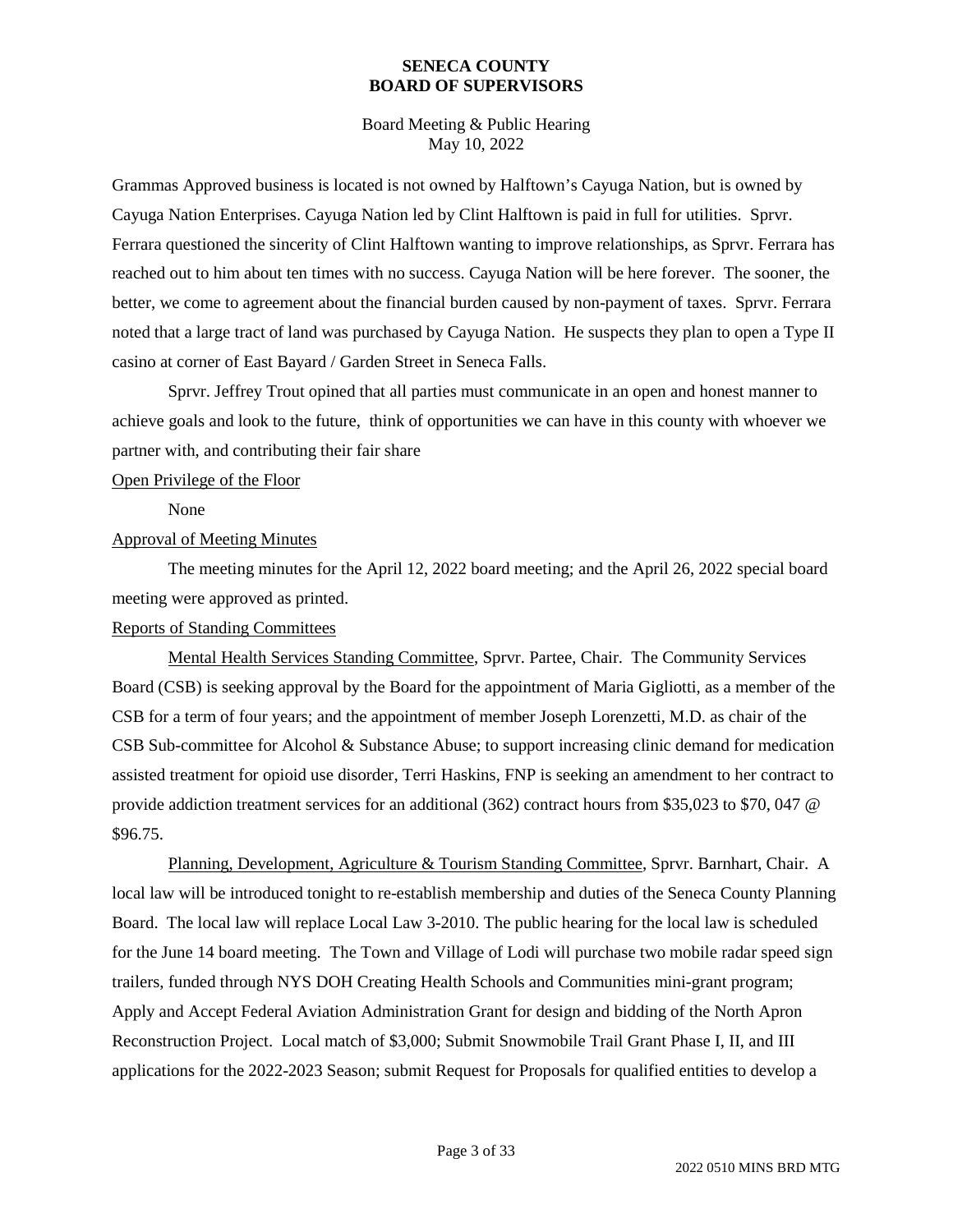Board Meeting & Public Hearing May 10, 2022

Housing Needs Assessment for Seneca County. Under New Business: resolution to support an update to the Airport Master Plan and 1,000 foot extension for the runway.

Public Health Services Standing Committee, Sprvr. Borst, Chair. Contract with the New York State Department of Health for the Tobacco Enforcement Grant amount of this grant is \$27,294 for the period of April 1, 2022 through March 31, 2023; Contract with the New York State Department of Health for the Water Enhancement Grant period April 1, 2022 through March 31, 2023 in the amount of \$92,849; Contract with the New York State Department of Health for the Healthy Neighborhoods Preventive Health Cornerstones Grant period April 1, 2022 through March 31, 2023 in the amount of \$125,432.

Public Safety Standing Committee, Sprvr. Rhinehart, Chair. Authorize submission of the 2022 Statewide Interoperable Communications Targeted Grant, which focuses on closing gaps in national interoperability channels, and implementation and enhancing regional alliances to ensure county communication systems can support multijurisdictional response; Introduce local law for revised Social Host Law to include recreational marijuana; Authorize an agreement with Insight Public Sector for doors and cameras upgrades at the Law Enforcement Center; purchase and installation of the upgraded equipment at a cost not to exceed \$353,000.

Personnel Standing Committee, Sprvr. Ferrara, Chair. Refill Account Clerk position in the Finance Department; two Cleaner positions (PT and FT) in the Facilities Department; two Full-time Caseworkers in the Division of Human Services. Create and fill new position one Full-Time Public Health Sanitarian position; Reclassify Full-Time Addictions Counselor to Mental Health Clinical Therapist; Full-Time Clerk to Senior Clerk; Full-Time Civil Clerk position to Senior Civil Clerk; Full-Time Typist to Senior Typist. – All positions in the Sheriff's Office. Reclassify (2) Full-Time Motor Equipment Operator - Light positions to Laborers. Authorize hiring above start rate Seasonal Laborer positions, and Psychiatric Nurse position in the Mental Health Services Department.

Water & Sewer Maintenance, Treatment & Operations Standing Committee, Sprvr. Hayes, Chair. There will be a meeting of this committee next week, Tuesday, May 17 at 6:00 p.m. at the Romulus Town Hall on Prospect Street in Willard.

Indian Affairs Standing Committee, Sprvr. Shipley, Chair. County Attorney Ettman reported on a recent court ruling regarding the land dispute with St. Regis Mohawk Tribe and St. Lawrence and Franklin counties regarding 2,000 acres of land aka Hogansburg Triangle, in favor of the St. Regis Mohawk Tribe citing the 1854 land purchase was in violation of the Non-Intercourse Act of 1790. Sachem Chief Sam George and Dylan Seneca of the Turtle Clan met with the committee, claiming the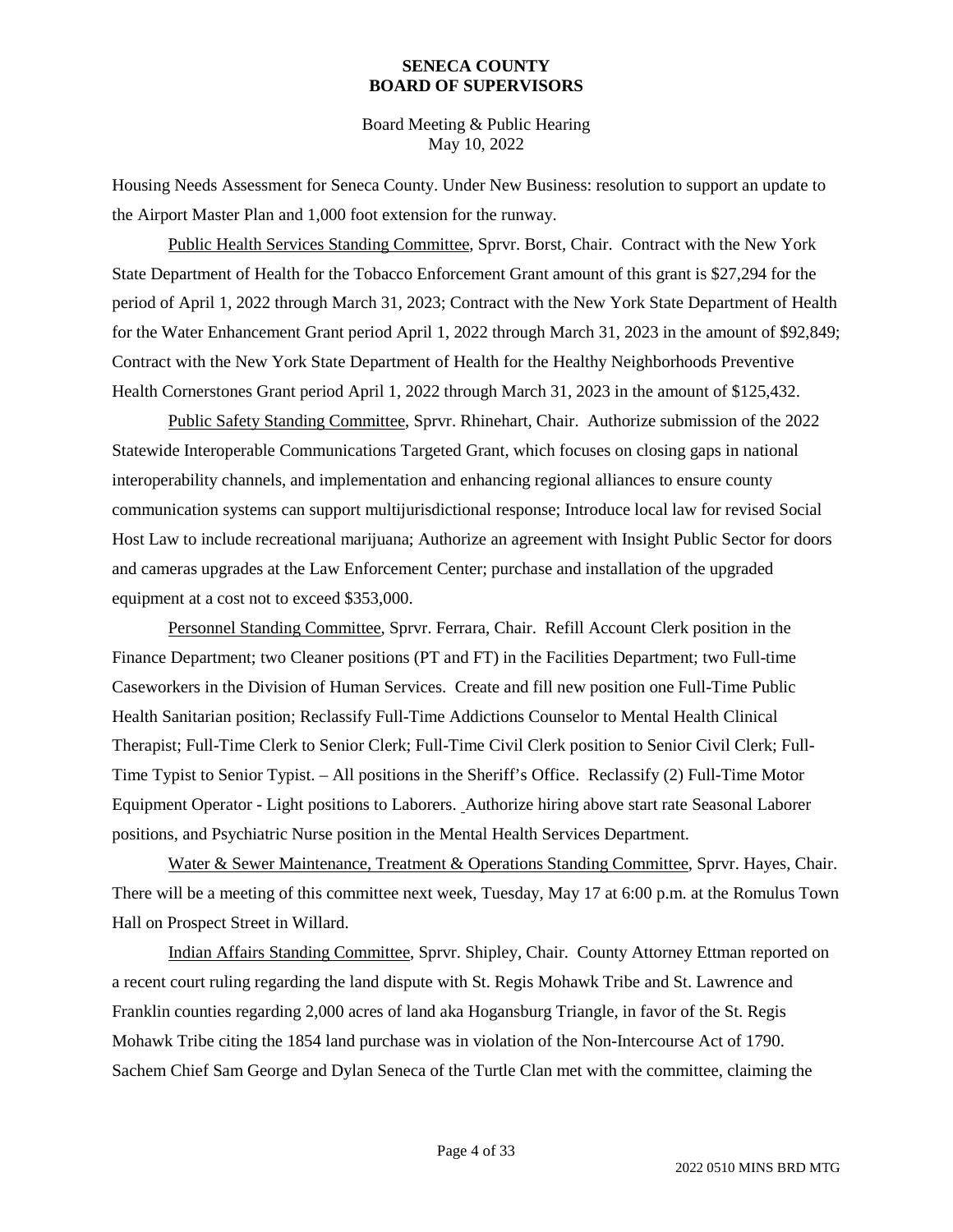Board Meeting & Public Hearing May 10, 2022

BIA is incorrect in their recognition of Clint Halftown as leader of Cayuga Nation, the selection was improper and not supported by clan mothers or Haudenosaunee Confederacy.

Technology Standing Committee, Sprvr. Brownell, Chair. Authorize an agreement with Seneca Falls for shared Technology services and a PC Support Specialist. Town of Seneca Falls funds the salary.

Government Operations Standing Committee, Sprvr. Jeffrey Trout, Chair. Seneca County Board of Elections needs to dispose 26 outdated Dominion ICP Scanners and BMDs that were purchased in 2008. The board will declare the machines surplus and authorize the Board of Elections to ship them back to Dominion Voting for proper disposal. Shipping costs not to exceed \$1,400.

Environmental Affairs Standing Committee, Sprvr. Kronenwetter, Chair, said the sanitary sewer project by MRB with the Town of Fayette is exciting and optimistic with Seneca County having sewer on both sides of the county.

Public Works Standing Committee, Sprvr. Don Trout, Chair. Award construction contract to City Hill Excavating, Inc, not to exceed \$3658,000 for site enhancements at the Sampson Veterans Memorial Cemetery; Authorize 5% local match, not ot exceed \$37,500 for Marshall Road BridgeNY Project; Contract with John Snyder Architects for new fascia & side porch at the Seneca Connections -Drop in Center in Seneca Falls; Authorize purchase of three new lawn mowers for the facilities department; Contract with Kelly Bros, Inc. for installation of security locks at Seneca County Office Buildings.

Human Services Standing Committee, Sprvr. Enslow, Chair. A resolution authorizing out-of-state travel for an employee in the Division of Human Services to attend a conference. "The Amish and their Neighbors". County policy requires Board of Supervisors authorization.

Finance, Assessment & Insurance Standing Committee, Sprvr. Reynolds, Chair. After committee meetings on April 26 at a special meeting of the Board of Supervisors, we adopted a resolution authorizing the issuance of refunding bonds of the County. The estoppel notice will appear in the official paper, Finger Lakes Times on May 14-15. Under New Business there is a resolution authorizing the Clerk of the Board to complete and submit Home Rule forms for NYS Bill proposing a property tax waiver for firemen and ambulance volunteers.

### Report of Special Committees

Sprvr. Trout reported that there is a new vacancy on the IDA Board of Directors with the resignation of Sue Cirencione The IDA is seeking a location for a new industrial park, seeking 90 to 100 acres.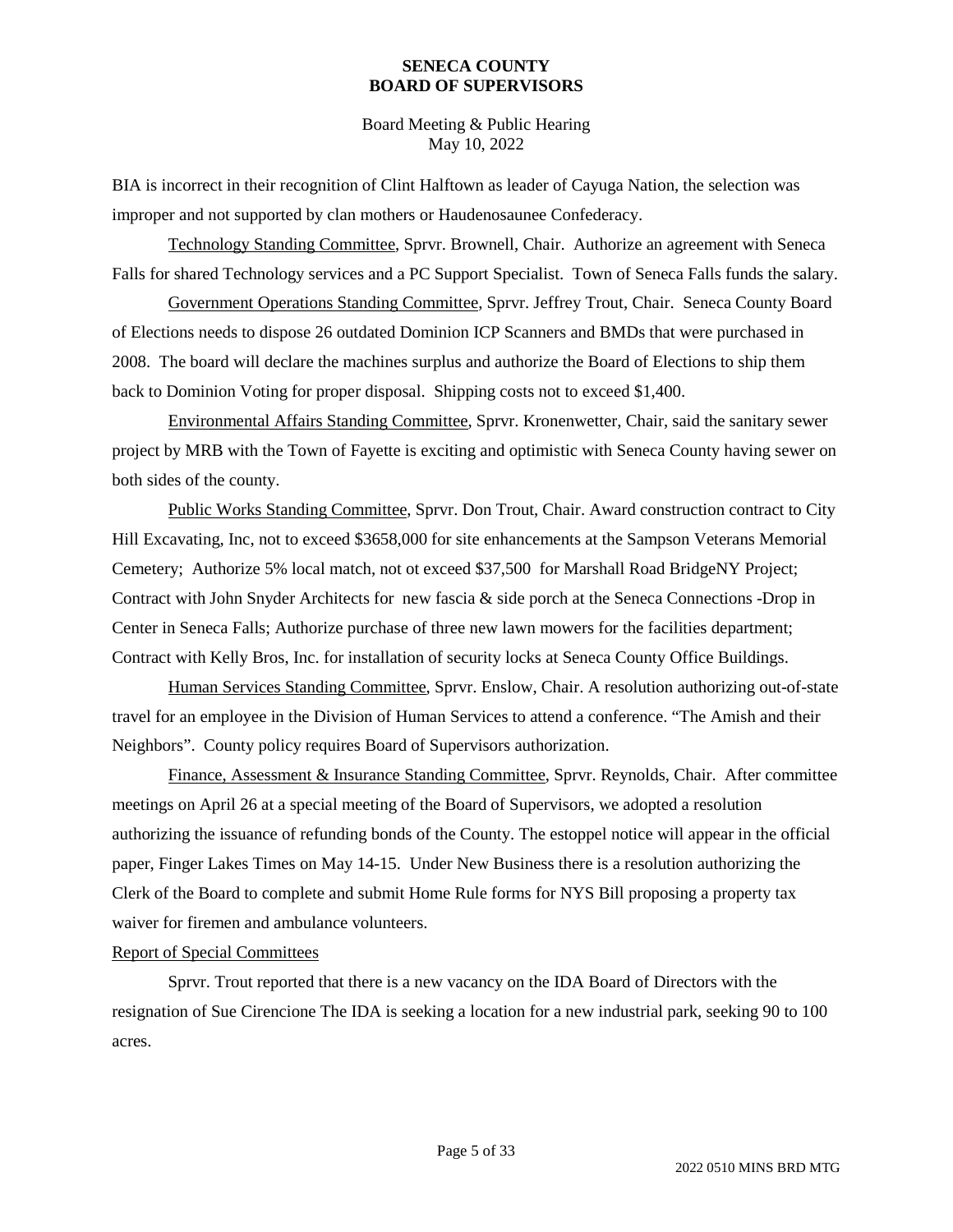Board Meeting & Public Hearing May 10, 2022

#### Chairman's Remarks

Majority Leader Enslow recognized several law enforcement agencies and public safety agencies who responded swiftly to calls of a fire at Loves Truck Stop in Tyre, in the early morning of May 3, 2022. The incident on scene involved two adults who presented erratic behavior and posed a threat to two minor aged children. The situation was serious, and if not for our law enforcement and first responders, it could have been worse. Majority Leader Enslow stated they deserve a lot of credit and recognized each by name: Seneca County Sheriff's Office, New York State Police, Seneca Falls Police Department, Waterloo Police Department, Ontario & Wayne County Sheriff's Offices (Bomb dogs), Monroe County Bomb Squad, FBI, Clyde Fire Department, Seneca Falls Fire Department, Waterloo Fire Department, Junius Fire Department, Fayette Fire Department, Seneca County Fire Coordinator's Office, North Seneca Ambulance, LifeNet of New York, Geneva General (Emergency Room Staff), Seneca County E-911, Seneca County Child Protective Services Seneca, County District Attorney's Office, and Seneca County Code Enforcement

### County Manager's Remarks

Sampson Cemetery - Preconstruction meeting onsite next week with goal to complete this last phase of improvements as we prepare transfer of ownership to NYS sometime on or about October 1.

Budget Preparation - before the next full board meeting, the department heads and I will be kicking off the 2023 budget process.

### County Attorney's Remarks

We have a couple of local laws on the agenda this evening. The Social Host local law has been updated due to the legalization of recreational cannabis; also a local law for the Planning Board to keep their operations going; also will have some litigation matter

### Communications

48. From NYSAC, email notification dated May 3, 2022, that the deadline has been extended to May 16, 2022 for counties to opt-in to suspending the local sale tax on gasoline, pursuant to Bill S.8947 /A.10079 recently passed.

49. From Carmella Mantello, Office of Senator Helming, an email dated May 5, 2022, requesting a resolution approving the Home Rule request for Passage of Bill No. S8910 / A9986, Introducing NYS Legislation to Amend the Real Property Tax Law in relation to Providing a Tax Exemption on Real Property owned by members of Volunteer Fire Companies or Voluntary Ambulance Services in a certain county.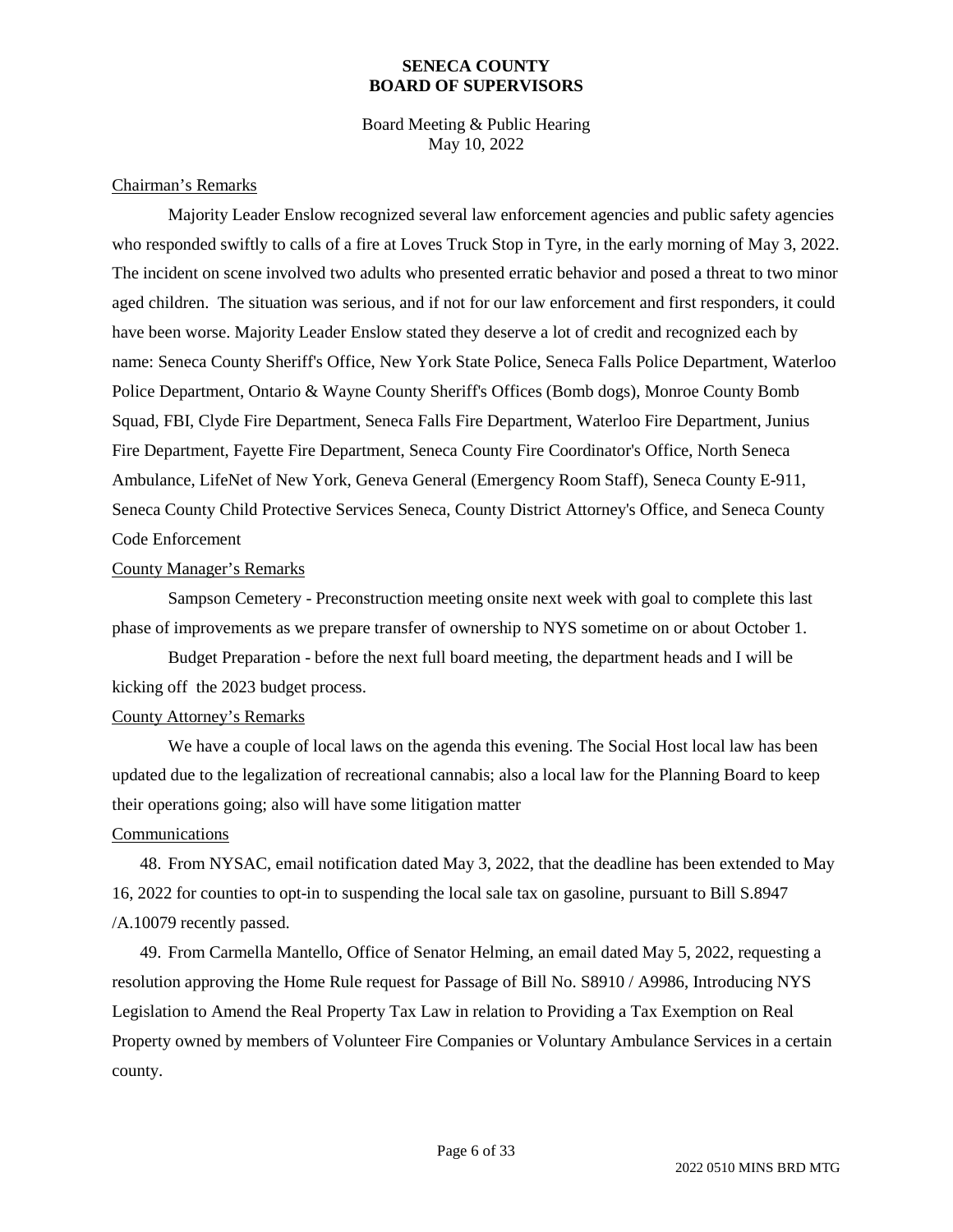Board Meeting & Public Hearing May 10, 2022

50. From Walter Gable, Seneca County Historian, a report on the Historic Markers project to refurbish all the historic markers in Seneca County; and a handout with images of the markers.

51. A copy of Cattaraugus County Act No. 172-2022, Supporting Establishment of Extended Producer Responsibility System for Packaging and Printed Paper.

52. A copy of Delaware County Resolution No. 69, In Opposition to the Climate Action Council's Draft Scoping Plan; and Resolution No. 79, A Resolution to submit Comments to NYS Climate Council's Draft Scoping Plan for NY Climate Leadership & Community Protection Act (The "Climate Act").

53. A copy of Delaware County Resolution No. 86; Dutchess County Resolution No. 2022071; and Wayne County Resolution 244-22, opting in to suspending local sales tax on gasoline, limited to two dollars per gallon, pursuant to NYS Bill S.8947 /A.10079 effective June 1, 2022 through December 31, 2022.

54. A copy of Cayuga Lake Watershed Intermunicipal Organization (CWIO) February 23, 2022 meeting minutes.

55. A copy of Inter-County Association of Western New York February 18, 2022 meeting minutes and April 22, 2022 meeting minutes.

56. A copy of Inter-County Association of Western NY Resolution Nos. 2022-05-IC calling for increased funding for aid and incentives (AIM) for municipalities local revenue sharing program; Res. No. 2022-06-IC, supporting enactment of NYS Buy American SALT Act; Res. No. 2022-07-IC, thanking Hochul for including the suspension of further state diversion of local sales tax for distressed hospital facilities in the 2023 Executive Budget; Res. No. 2022-08-IC, thanking the governor for enacting the SFY 2023 budget to include keeping local taxes local; and Res. No. 2022-09-IC, thanking the governor for supporting Bill S6288B/A6538B, amending NYS Highway & Transportation Law to eliminate fees imposed on fiber optic lines utilizing NYS highway rights-of-way.

57. A copy of Seneca County Ag Enhancement Board April 18, 2022 meeting minutes.

58. A copy of Seneca County Community Services Board March 15, 2022 meeting minutes.

59. A copy of Seneca County Planning Board March 23, 2022 meeting minutes.

60. A copy of Seneca County Sheriff's Office Monthly Snapshot for March 2022

61. A copy of the Seneca County Tourism Promotion Agency Annual Report 2021.

62. From Maria Stagliano and Andrew Ricci, a copy of the Cayuga Nation Official Statement presented at the Seneca County Board of Supervisors May 10, 2022 meeting.

### RESOLUTIONS & MOTIONS

### **BOARD OF SUPERVISORS AUTHORIZES AMENDMENTS TO**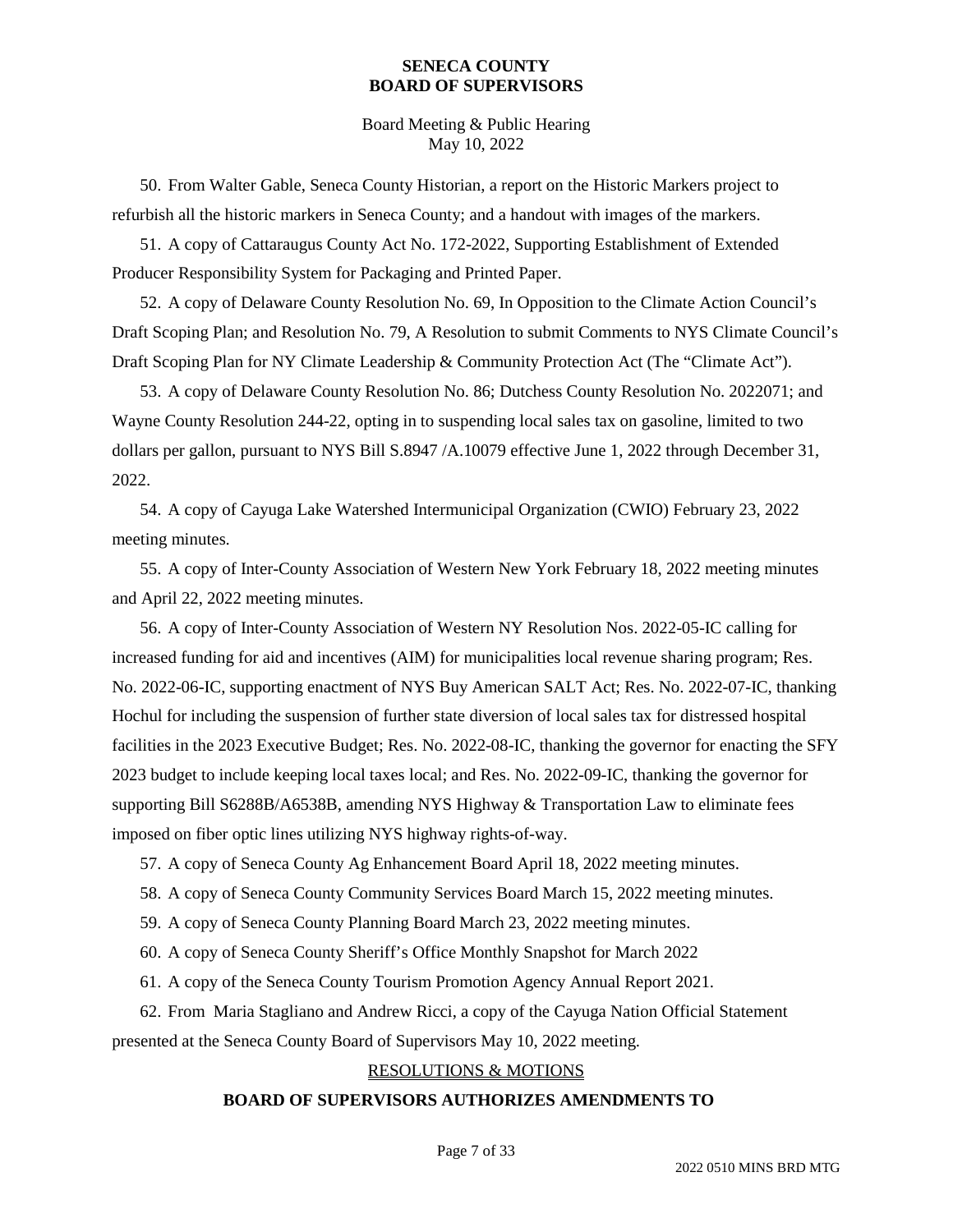Board Meeting & Public Hearing May 10, 2022

### **2022 SENECA COUNTY BUDGET**

RESOLUTION NO. 120-22, motion by Sprvr. Reynolds, second by Sprvr. Borst and adopted.

WHEREAS, amendments to the 2022 Seneca County Budget are necessary and appropriate; and

WHEREAS, funding is available in the object codes identified herein; and

WHEREAS, these amendments have been reviewed and approved by the Finance, Assessment and Insurance Standing Committee at their meeting on April 26, 2022; now, therefore be it

RESOLVED, that the Board of Supervisors authorizes the following amendments to the 2022 Seneca County Budget:

| <b>Line Item</b>                                      | <b>Description</b>          | Increase/<br>(Decrease) | Revenue/<br><b>Expenditure</b> | \$\$\$   |
|-------------------------------------------------------|-----------------------------|-------------------------|--------------------------------|----------|
| <b>Note 1: Highway Snow Removal Budget adjustment</b> |                             |                         |                                |          |
| 40511051100                                           | <b>Maintenance Salary</b>   | Decrease                | Expenditure                    | \$19,940 |
| 405110 58100                                          | Retirement                  | Decrease                | Expenditure                    | \$6,060  |
| 405110 58300                                          | Social Security             | Decrease                | Expenditure                    | \$1,760  |
| 405110 58400                                          | <b>Workers Compensation</b> | Decrease                | Expenditure                    | \$590    |
| 405110 58600                                          | Hospitalization             | Decrease                | Expenditure                    | \$200    |
| 405110 58700                                          | Medicare                    | Decrease                | Expenditure                    | \$420    |
| 405144 51100                                          | <b>State Snow Salaries</b>  | Increase                | Expenditure                    | \$19,940 |
| 405144 58100                                          | Retirement                  | Increase                | Expenditure                    | \$6,060  |
| 405144 58300                                          | Social Security             | Increase                | Expenditure                    | \$1,760  |
| 405144 58400                                          | <b>Workers Compensation</b> | Increase                | Expenditure                    | \$590    |
| 405144 58600                                          | <b>Health Insurance</b>     | Increase                | Expenditure                    | \$200    |
| 405144 58700                                          | Medicare                    | Increase                | Expenditure                    | \$420    |

### **BOARD OF SUPERVISORS AUTHORIZES COUNSEL TO SETTLE CIVIL ACTION**

RESOLUTION NO. 121-22, motion by Sprvr. Reynolds, second by Sprvr. Don Trout and adopted.

WHEREAS, the matter of LAWTONE-BOWLES -v- Seneca County, et al, is pending before the United States District Court, Western District of New York, under Civil Action No. 16-CV-00227-LIV; and

WHEREAS, mediation services have resulted in a proposed settlement agreement of the matter without further litigation, with a waiver of attorney fees and no admission of fault; and

WHEREAS, the Board of Supervisors after consultation with counsel, and in the interest of bringing the litigation to a conclusion, wishes to authorize the County Attorney engage in, and finalize settlement negotiations in said action on behalf of the County; now, therefore be it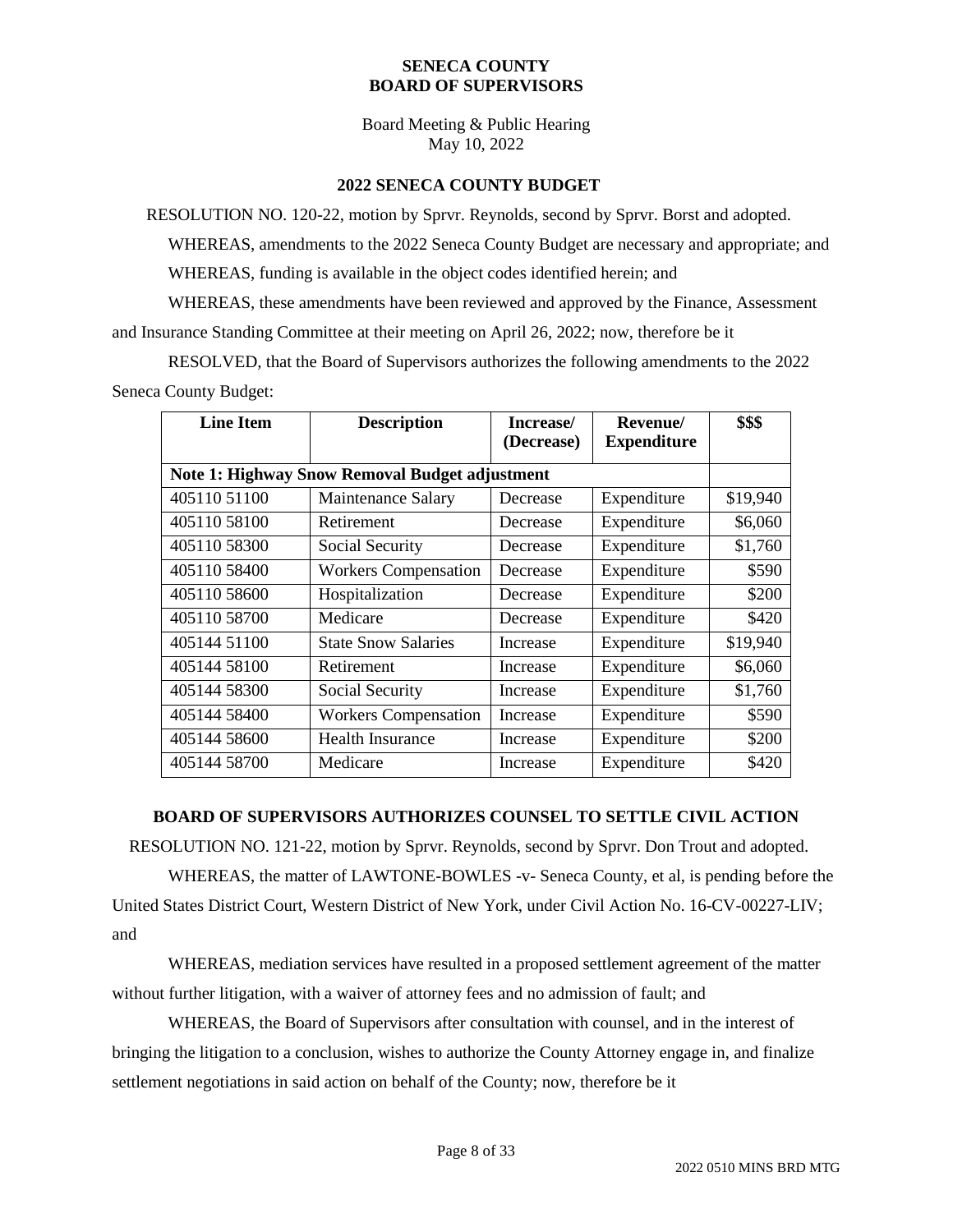Board Meeting & Public Hearing May 10, 2022

RESOLVED, the Seneca County Board of Supervisors authorizes and directs the County Attorney to settle the interests of Seneca County in the matter of Lawtone-Bowles v Seneca County, et al, an action pending before the United States District Court, Western District of New York, for a sum totaling Thirty Thousand Dollars (\$30,000) and to execute a stipulation to so settle such litigation and to receive from all parties thereto and in exchange therefore, full releases of all liability of the County to each of such parties; and be it further

RESOLVED, that the Seneca County Finance Director is authorized and directed to pay from the appropriate account the sum of Thirty Thousand dollars (\$30,000), payable to the firm of Phillips Lytle LLP, Buffalo, NY, as attorney for the plaintiff, to be expended for the purpose of settling such litigation, which sum shall be in full satisfaction of all liability and obligations of the County in connection therewith.

## **AUTHORIZATION FOR ONE (1) SENECA COUNTY EMPLOYEE TO TRAVEL OUT OF STATE FOR A TRAINING TO LANCASTER, PA**

RESOLUTION NO. 122-22, motion by Sprvr. Enslow, second by Sprvr. Hayes and adopted.

WHEREAS, "The Amish and Their Neighbors: A Multidisciplinary Conference" will be held in Lancaster, PA on June  $2 - 4$ , 2022; and

WHEREAS, Kelly Harvey, serves as a Senior Caseworker in Child Services - Prevention Program, that serves a population of Seneca County Amish constituents; and

WHEREAS, Seneca County 101.409 Travel Policy requires Board of Supervisor authorization to travel out of state for county business; and

WHEREAS, the Human Services Standing Committees reviewed and approved this resolution at their April 26, 2022 meeting; now, therefore be it

RESOLVED, that the Seneca County Board of Supervisors authorizes Kelly Harvey to attend the "The Amish and Their Neighbors: A Multidisciplinary Conference" for the dates June 2, 2022 – June 4, 2022 in Lancaster P.A. and authorizes expenses associated with said travel and payable pursuant to Seneca County Travel Policy 101.409.

## **AWARD CONSTRUCTION CONTRACT FOR SITE ENHANCEMENTS AT THE SAMPSON VETERANS MEMORIAL CEMETERY**

RESOLUTION NO. 123-22, motion by Sprvr. Don Trout, second by Sprvr. Shipley and adopted. WHEREAS, the Sampson Veterans Memorial Cemetery (SVMC) is owned and operated by Seneca County as a municipal cemetery to honor the memory of veterans who have made personal sacrifices in the service of their country; and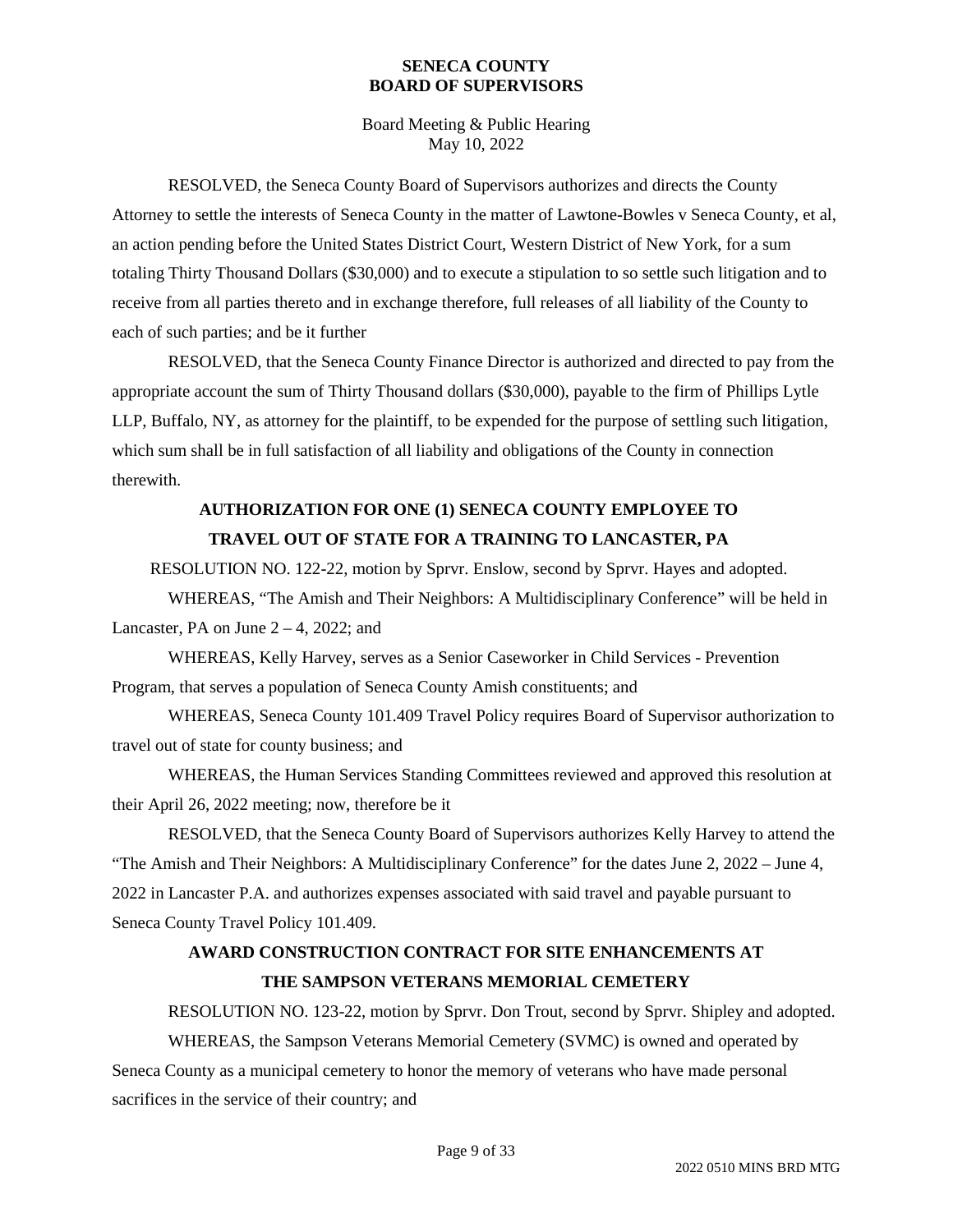Board Meeting & Public Hearing May 10, 2022

WHEREAS, the Seneca County Board of Supervisors authorized and directed the County Manager to solicit bids for this phase of work; and

WHEREAS, bids were advertised and sealed bids were received, opened and read aloud on April 11, 2022 at 2:00 p.m.; and

WHEREAS, City Hill Excavating, Inc., with offices at NYS Route 14, Penn Yan, New York, submitted the lowest responsible bid in the amount of \$658,000.00; and

WHEREAS, grant funding from New York State remains available and appropriate for the work to be undertaken with no local match; and

WHEREAS, the Public Works Standing Committee reviewed and approved this Resolution on April 26, 2022; now, therefore be it

RESOLVED, that the Seneca County Board of Supervisors awards the contract to undertake site improvements at the Sampson Veterans Memorial Cemetery to City Hill Excavating, Inc. for an amount not to exceed \$658,000.00; and, be it further

RESOLVED, that the Department of Finance be authorized and directed to make the necessary budgetary and accounting entries to effect the intent of this resolution; and, be it further

RESOLVED, the Seneca County Board of Supervisors authorizes and directs the County Manager to sign any and all documents necessary to effectuate the intent of this resolution.

### **MARSHALL ROAD BRIDGENY PROJECT**

RESOLUTION NO. 124-22, motion by Sprvr. Don Trout, second by Sprvr. Barnhart and adopted.

WHEREAS, Seneca County has been awarded BridgeNY funding to improve conditions at the Marshall Road bridge in the Town of Fayette; and

WHEREAS, the grant award requires a five percent (5%) local match in the amount of \$37,500; and

WHEREAS, funding is available in Account 405112-43500 to provide for this match; and

WHEREAS, this Resolution has been reviewed and recommended for approval by the Public Works Committee at its meeting on April 26, 2022; now, therefore be it

RESOLVED, that the Seneca County Board of Supervisors commits the five percent (5%) local match for the Marshall Road BridgeNY Project.

## **CONTRACT WITH JOHN SNYDER ARCHITECTS FOR NEW FASCIA & SIDE PORCH AT SENECA CONNECTIONS DROP IN CENTER**

RESOLUTION NO. 125-22, motion by Sprvr. Don Trout, second by Sprvr. Jeffrey Trout and adopted.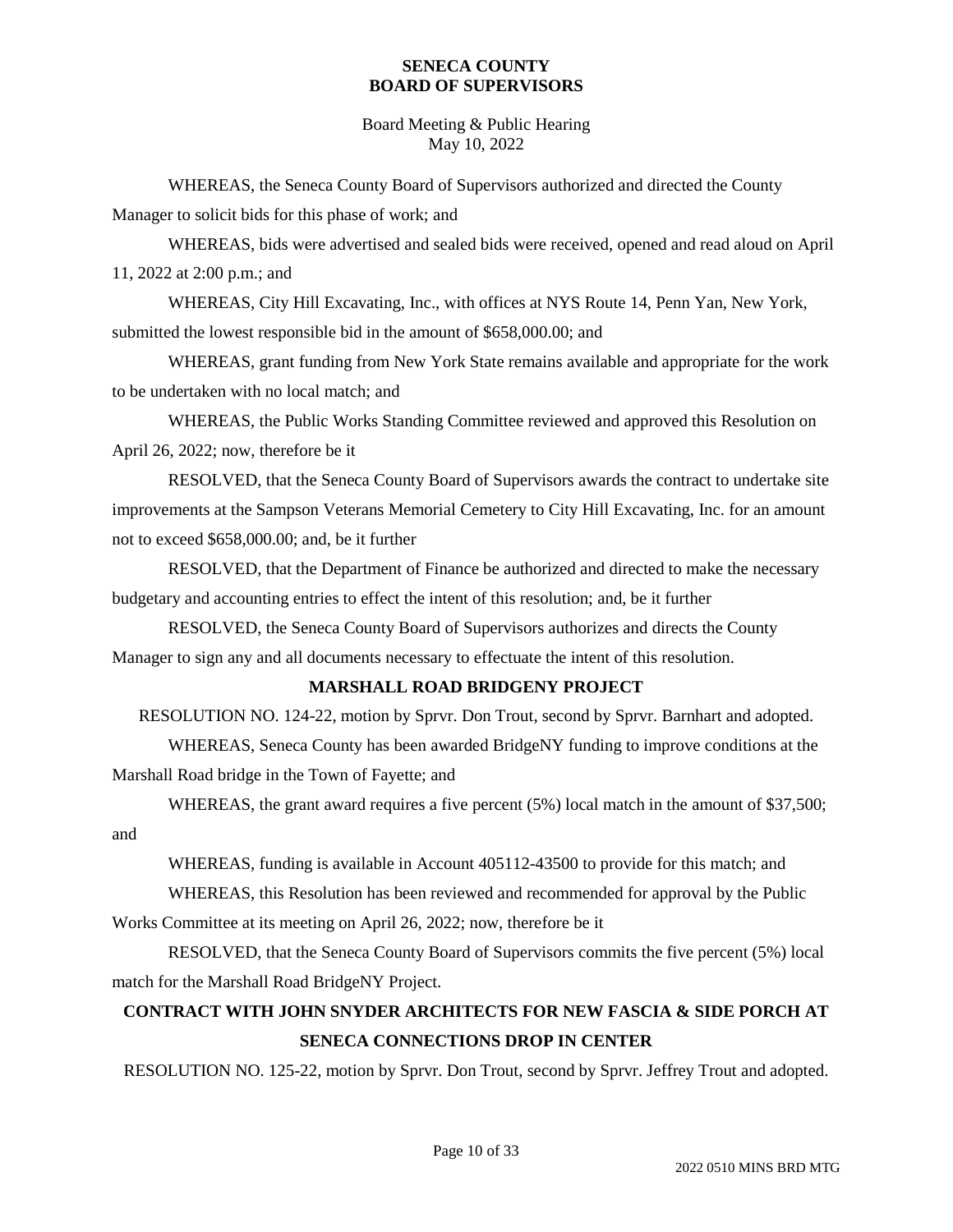Board Meeting & Public Hearing May 10, 2022

WHEREAS, there is a need for a new fascia and a new side porch at the Seneca Connections Drop In Center building, located at 27 Cayuga Street, Seneca Falls, New York, 13148; and

WHEREAS, the Facilities Department would like to secure the services of John Snyder Architects of 700 Cascadilla Street, Ithaca, New York, 14850, for the purpose of bid documents, designs, prints and contractor solicitation for the project; and

WHEREAS, the funds have been appropriated and approved in the 2022 Facilities Budget; and

WHEREAS, the Public Works Standing Committee has reviewed and approved this resolution at their April 26, 2022 meeting; now, therefore be it

RESOLVED, that the Seneca County Board of Supervisors approves contracting with John Snyder Architects of 700 Cascadilla Street Ithaca, New York, 14850, for the purpose of bid documents, designs, prints and contractor solicitation for new fascia and side porch at Seneca Connections Drop In Center.

## **SUPERVISORS APPROVE PURCHASE OF THREE NEW LAWN MOWERS FOR THE FACILITIES DEPARTMENT**

RESOLUTION NO. 126-22, motion by Sprvr. Don Trout, second by Sprvr. Hayes and adopted. WHEREAS, the Facilities Department is in need of three (3) new mowers; and

WHEREAS, the Seneca County Facilities Department has secured a quote through Sourcewell Cooperative Purchasing, a government, state and non-profit purchasing provider, in the amount of \$12,145 per mower for a total of \$36,435.00 from the Finger Lakes Dairy Services Inc., 175 Ovid Street Seneca Falls, New York 13148; and

WHEREAS, the funds have been appropriated and approved in the 2022 Facilities Budget Account No. 10162-52400 Technical Equipment; and

WHEREAS, this resolutions has been reviewed and approved by the Public Works Standing Committee on April 26, 2022; now therefore be it

RESOLVED, that the Seneca County Board of Supervisors does hereby authorize and direct the Seneca County Facilities Superintendent to purchase three (3) SCAG 72 inch 37 Horse Cheetah Mowers from the Finger Lakes Dairy Services Inc., 175 Ovid Street Seneca Falls, New York 13148 in the amount of \$12,145 per mower for a total of \$36,435.00.

# **CONTRACT WITH KELLEY BROS, LLC FOR INSTALLATION OF SECURITY LOCKS AT SENECA COUNTY OFFICE BUILDINGS**

RESOLUTION NO. 127-22, motion by Sprvr. Don Trout, second by Sprvr. Rhinehart and adopted.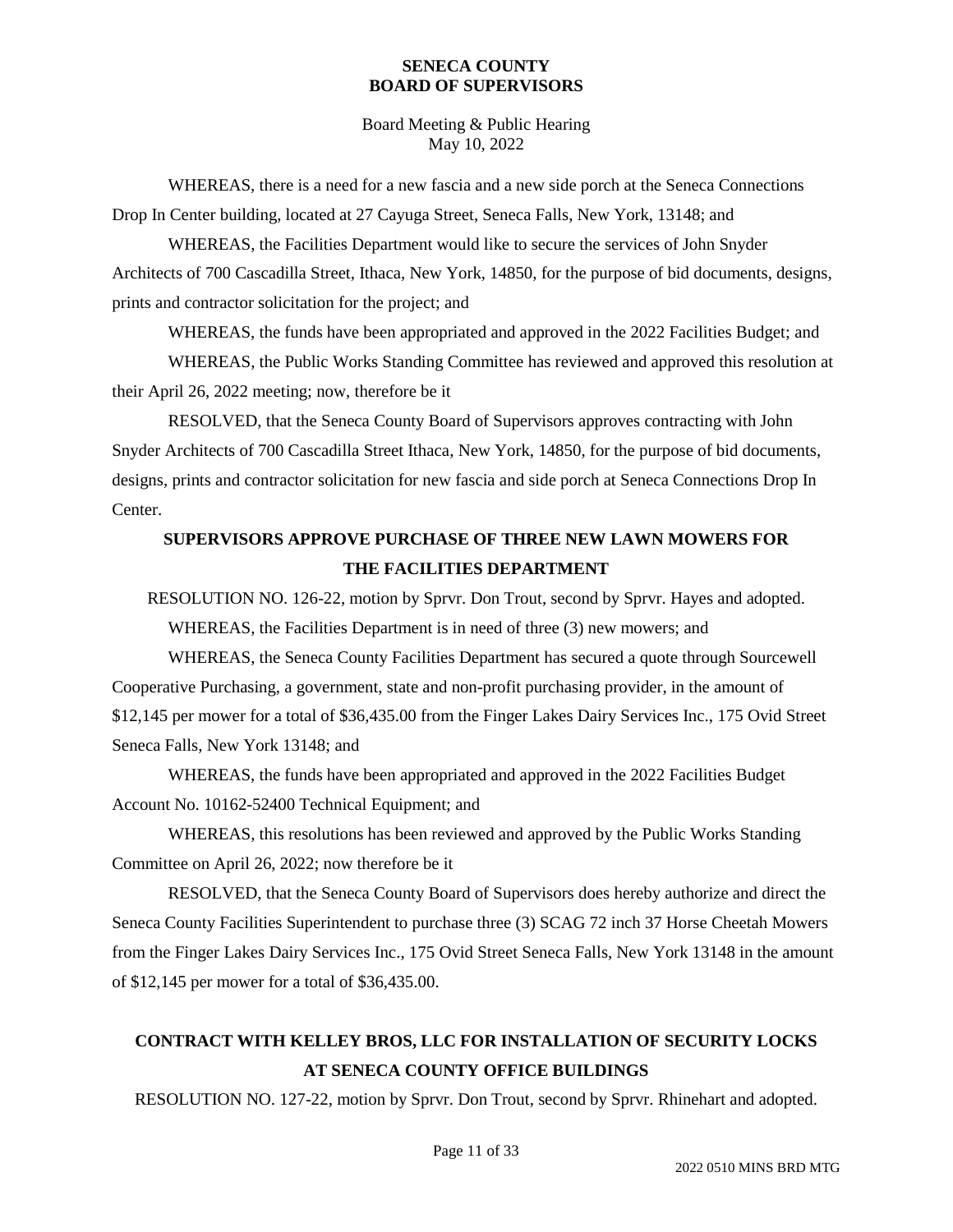Board Meeting & Public Hearing May 10, 2022

WHEREAS, the Facilities Department has added security features in the County Office building, the Health & Senior Service building and the County Court House; and

WHEREAS, the Facilities Department has secured a quote from Kelley Bros, LLC, Box 177 Colvin Station Syracuse, New York 13205 to replace Sargent Mortise locks and Cylindrical locks with New Sargent Mortise thumb turn dead locks in the amount of \$29,219.12 at the state bid price under Group #77201, NYS Contract #PT68819; and

WHEREAS, the Facilities Department has budgeted the above amount in their 2022 budget in account line 101620-54120-Other; and

WHEREAS, the Publics Works Standing Committee has reviewed and approved this resolution on April 26, 2022; now, therefore be it

RESOLVED, that the Seneca County Board approves and authorizes the County Manager to sign a contract with Kelley Bros, LLC, Box 177 Colvin Station Syracuse, New York in the amount of \$29,219,12 for the installation of new deadlocks at the Seneca County Office Buildings.

## **2000 NEW HOLLAND MOWER REMOVED FROM SURPLUS EQUIPMENT AND TRANSFERRED TO FINGER LAKES REGIONAL AIRPORT**

RESOLUTION NO. 128-22, motion by Sprvr. Don Trout, second by Sprvr. Hayes and adopted.

WHEREAS, the Finger Lakes Regional Airport (FLRA) has determined there is a need for an additional mower to support its daily operations; and

WHEREAS, a 2000 New Holland Mower used by the county highway department , and declared surplus for auction by Seneca County Resolution No. 99-22 would meet the need for an additional mower at the airport; and

WHEREAS, the 2000 New Holland Mower will remain insured and registered under Seneca County; and

WHEREAS, this resolution was reviewed and approved by the Public Works Standing Committee on April 26, 2022; now, therefore be it

RESOLVED, that the Seneca County Board of Supervisors does hereby declare the 2000 New Holland Mower VIN A444467CM122986 not surplus, and is hereby removed from any surplus equipment to be auctioned; and transferred to the Finger Lakes Regional Airport; and be it further

RESOLVED, that the Finance Department is authorized and directed by the Board of Supervisors to make the necessary budgetary and accounting entries to affect the intent of this resolution.

# **SUPERVISORS AUTHORIZE ELECTION COMMISSIONERS TO SHIP THE OLD DOMINION ICP SCANNERS & BMD VOTING MACHINES**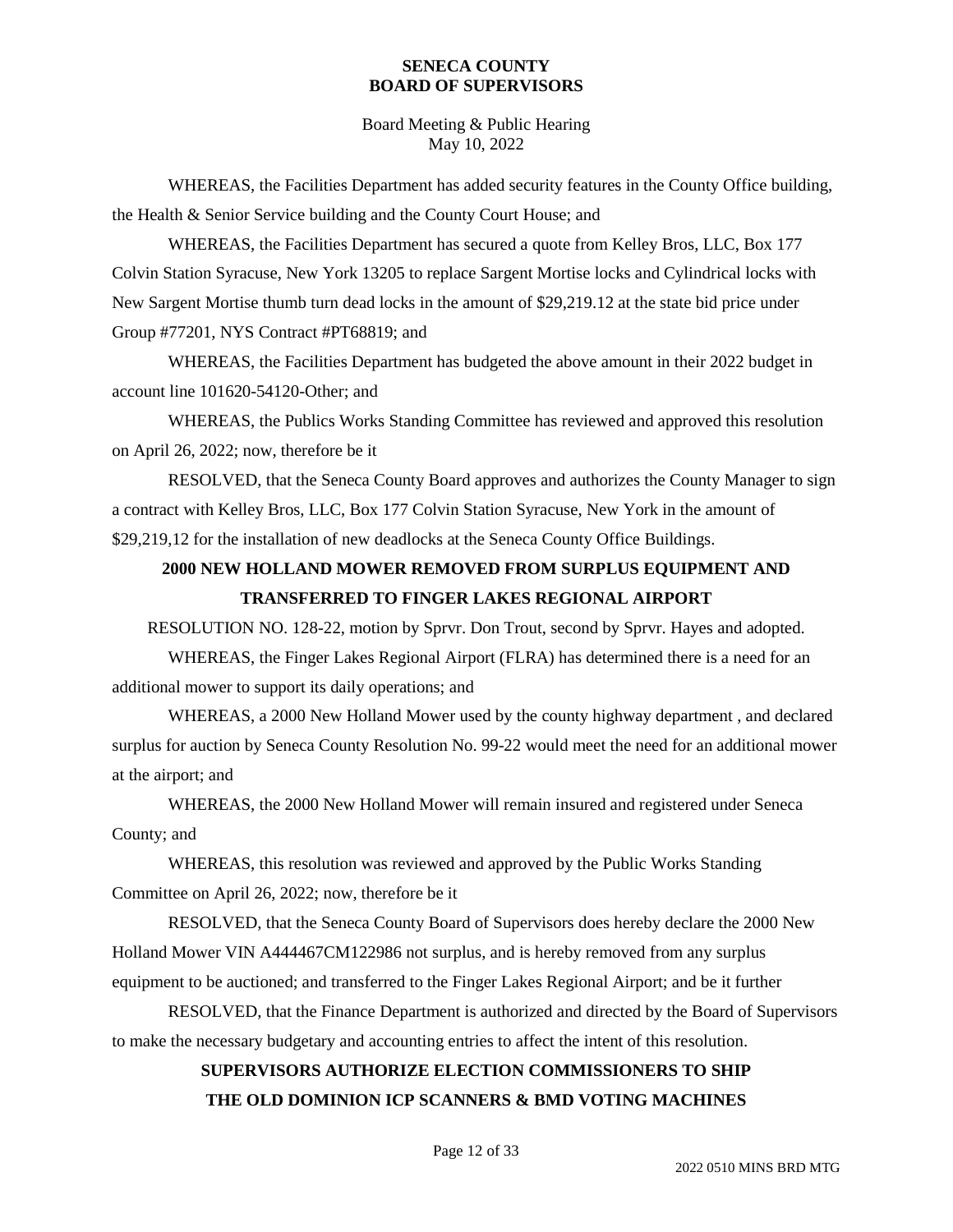Board Meeting & Public Hearing May 10, 2022

#### **BACK TO DOMINION FOR PROPER DISPOSAL**

RESOLUTION NO. 129-22, motion by Sprvr. Jeffrey Trout, second by Sprvr. Rhinehart and adopted. WHEREAS, Seneca County has entered into a lease agreement with Dominion Voting of 215 Spadina Avenue, Suite 200 Toronto Ontario M5T 2C7 Canada for twenty six (26) new Dominion ICE voting machines; and

WHEREAS, the lease agreement is for eight (8) years from January 2021 to December 2028; and

WHEREAS, the Seneca County Board of Elections will start using the new ICE voting machines for the 2022 election cycle; and

WHEREAS, Seneca County Board of Elections needs to dispose of the twenty six (26) old Dominion ICP Scanners and BMDs that were purchased in 2008 for \$11,500 each, totaling \$299,000.00 ; and

WHEREAS, Seneca County Board of Elections will no longer need or use the machines that were purchased in 2008; and

WHEREAS, this resolution has been reviewed and approved by the Government Operations Standing Committee on April 26, 2022; and

WHEREAS, the Board of Supervisors has authorized the Board of Elections to dispose of said surplus voting machines; and

RESOLVED, that the Board of Supervisors declares the Dominion ICP Scanners and BMDs a surplus and authorizes the Board of Elections to ship them back to Dominion Voting for proper disposal. **AUTHORIZE EXTENSION OF INTER-MUNICIPAL AGREEMENT FOR SHARED SERVICES WITH SENECA FALLS FOR PC SUPPORT AND INFORMATION TECHNOLOGY SERVICES THROUGH 2022**

RESOLUTION NO. 130-22, motion by Sprvr. Brownell, second by Sprvr. Borst and adopted.

WHEREAS, the Town of Seneca Falls and Seneca County have entered into a shared services agreement for information technology services and support; and

WHEREAS the initial period of the Agreement has expired and Seneca County is agreeable to extending such agreement with the Town of Seneca Falls for such shared services to be provided by the Seneca County Information Technology Department through December 31, 2022 under the initial terms and conditions; and

WHEREAS, the agreement extension shall commence upon approval of this Resolution and shall continue through the end of 2022; and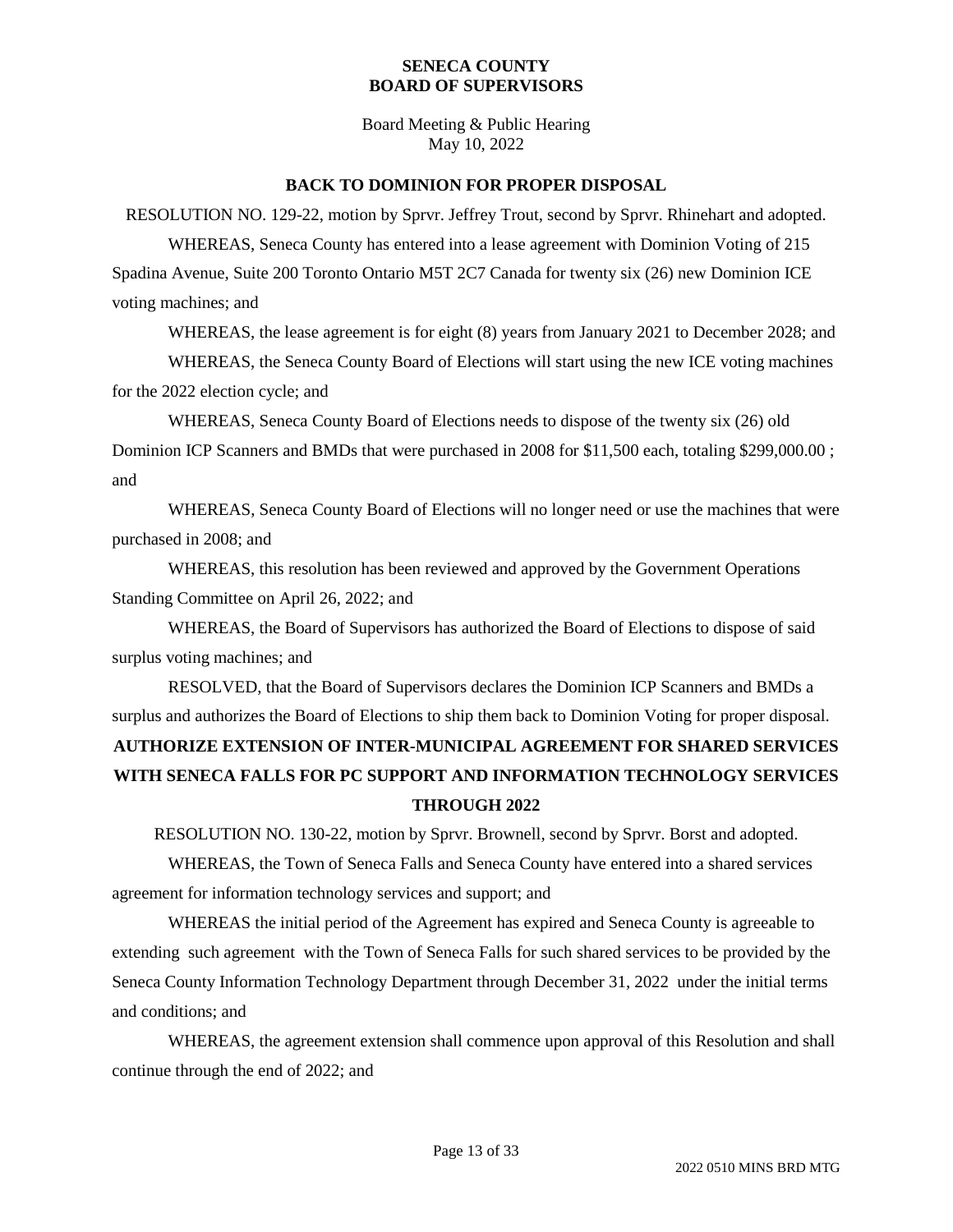Board Meeting & Public Hearing May 10, 2022

WHEREAS, this resolution was approved by the Technology Standing Committee on April 26, 2022; now, therefore, be it

RESOLVED, that the Seneca County Board of Supervisors does hereby authorize the extended Shared Services Agreement with the Town of Seneca Falls; and directs the County Manager to execute said agreement under the existing terms and conditions.

## **AUTHORIZE REQUEST FOR PROPOSAL SEEKING DEFERRED COMPENSATION PLAN ADMINISTRATOR**

RESOLUTION NO. 131-22, motion by Sprvr. Ferrara, second by Sprvr. Rhinehart and adopted.

WHEREAS, current contracts with Deferred Compensation Plan Administrators expire December 31, 2022; and

WHEREAS, the Rules and Regulations of the New York State Deferred Compensation Board require that all contracts and agreements in respect of a deferred compensation plan shall be awarded only after receiving competitive proposals; and

WHEREAS, the Rules and Regulations specify that an announcement requesting competitive proposals be published in the State Register and in the official newspaper(s); and

WHEREAS, the Personnel Committee Standing Committee has reviewed and approved this resolution at its April 26, 2022 meeting; now, therefore be it

RESOLVED, that the Seneca County Board of Supervisors does hereby direct the Personnel Officer to prepare and issue a Request for Proposals (RFP) from deferred compensation plan administrators as specified by the Rules and Regulations.

### **BOARD OF SUPERVISORS APPOINTS MEMBERS TO**

### **THE DEFERRED COMPENSATION COMMITTEE EFFECTIVE IMMEDIATELY**

RESOLUTION NO. 132-22, motion by Sprvr. Ferrara, second by Sprvr. Brownell and adopted.

WHEREAS, the Rules and Regulations of the New York State Deferred Compensation Board require that each local government that sponsors a deferred compensation plan appoint a "committee, board, entity or an officer" to carry out the responsibilities of administering the local deferred compensation plan; and

WHEREAS, there are individuals previously appointed to Seneca County's Deferred Compensation Committee who no longer hold office nor are longer employed by Seneca County; and

WHEREAS, it would beneficial to appoint members based on position rather than surname;

WHEREAS, the Personnel Standing Committee has reviewed and approve this resolution at its April 26, 2022 meeting; now, therefore be it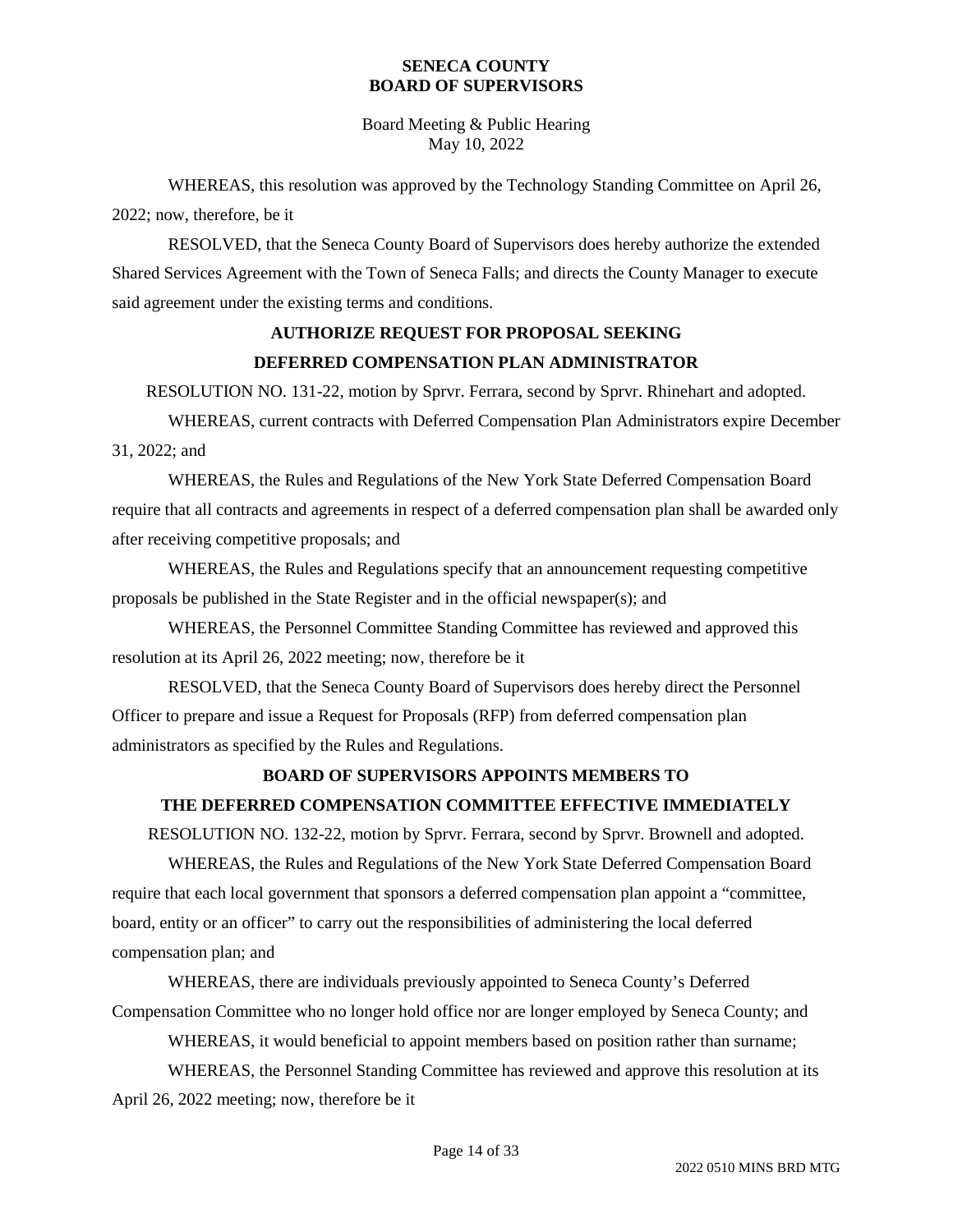Board Meeting & Public Hearing May 10, 2022

RESOLVED, the Seneca County Board of Supervisors does hereby appoint the individuals holding the positions of Chairman of the Board of Supervisors (or designee), County Manager (or designee), Personnel Officer, Director of Finance, County Treasurer, and up to two (2) Retiree Representatives to the Deferred Compensation Committee effectively immediately.

### **BOARD OF SUPERVISORS APPROVES THE CREATION AND FILLING OF ONE FULL-TIME PUBLIC HEALTH SANITARIAN**

RESOLUTION NO. 133-22, motion by Sprvr. Ferrara, second by Sprvr. Barnhart and adopted.

WHEREAS, the Public Health Department has received a Healthy Neighborhoods Preventive Health Cornerstones Grant in the amount of \$627,160 for the period of April 1, 2022 through March 31, 2027; and

WHEREAS, the purpose of this funding is to conduct activities to identify and mitigate residential injuries and environmental health hazards in residential homes in targeted Seneca County neighborhoods; and

WHEREAS, the Public Health Director has identified the need to create and fill one full-time Public Health Sanitarian position as a means to best meet the goals and objectives of the grant; and

WHEREAS, this position will be 100% fully funded through the grant until March 31, 2027; and

WHEREAS, upon approval of this request and the related grant acceptance Resolution, the Department of Finance will establish all necessary and appropriate accounts to monitor and track expenditures; and

WHEREAS, this position has been approved and reviewed by the Vacancy Committee and the Personnel Standing Committee on April 26, 2022; now, therefore be it

RESOLVED, that the Board of Supervisors approve the creation and filling of one (1) full-time Public Health Sanitarian at Grade 8, Hire Rate (\$23.166/\$45,173) of the CSEA Bargaining Agreement; and be it further

RESOLVED, recruitment and hiring will not commence until contract documents related to the grant award are fully executed; and be it further

RESOLVED, that the Finance Department is authorized to make the necessary budgetary and accounting entries based upon the grant to affect the intent of this resolution.

# **BOARD OF SUPERVISORS APPROVES RECLASSIFICATION OF ONE FULL-TIME ADDICTIONS COUNSELOR TO A MENTAL HEALTH CLINICAL THERAPIST AT THE SHERIFF'S OFFICE EFFECTIVE IMMEDIATELY**

RESOLUTION NO. 134-22, motion by Sprvr. Ferrara, second by Sprvr. Barnhart and adopted.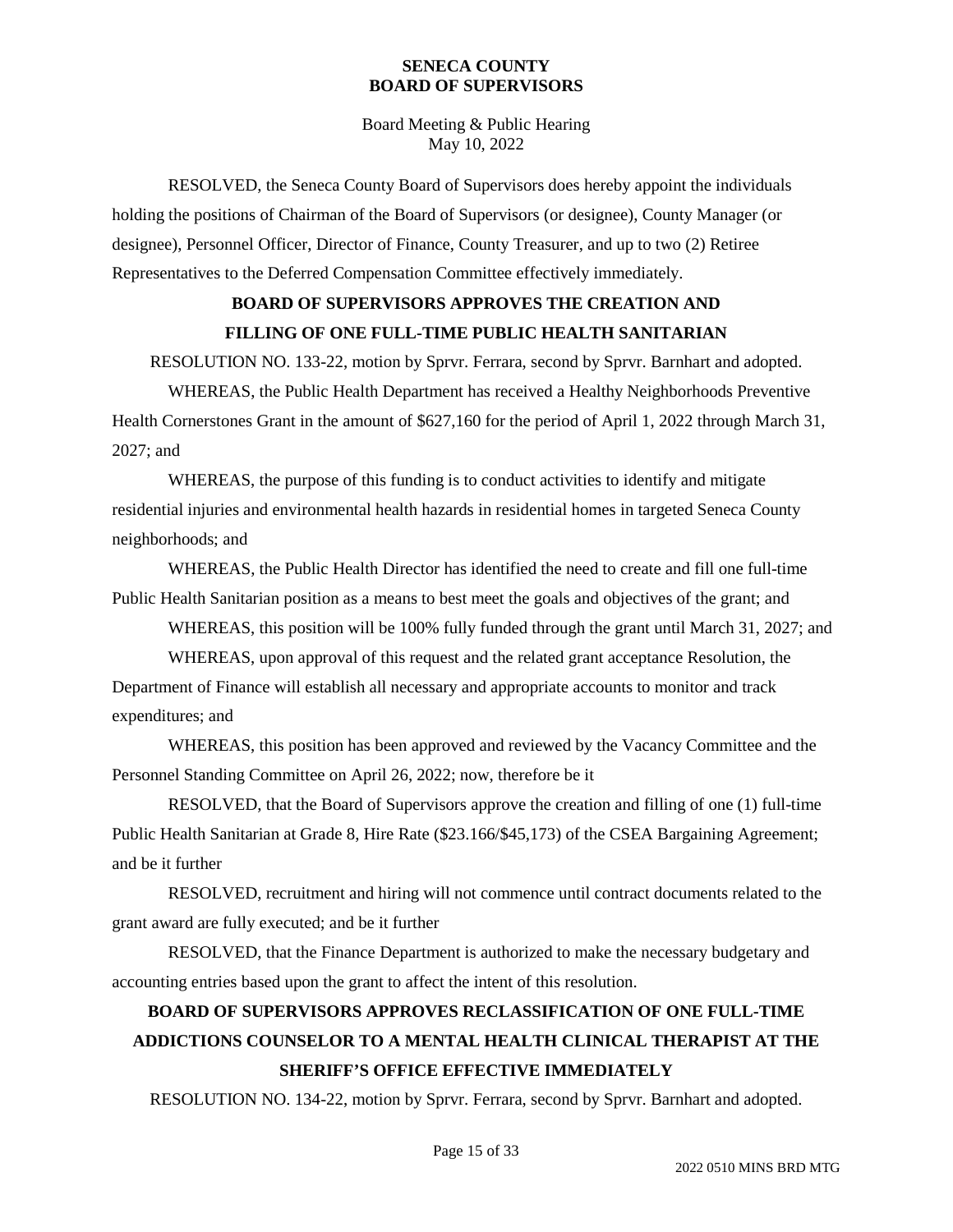Board Meeting & Public Hearing May 10, 2022

WHEREAS, the Sheriff's Office and the County Sheriff have identified the need to reclassify one full-time Addictions Counselor to full-time Mental Health Clinical Therapist position; and

WHEREAS, a Position Classification Questionnaire was submitted to the Personnel Officer who determined that the duties performed are most closely related to and performed by persons with the title of Mental Health Clinical Therapist; and

WHEREAS, the funding for the position is available in Account No. 103151-51100; and

WHEREAS, the position has been reviewed and approved by the Vacancy Committee and the Personnel Standing Committee on April 26, 2022; now, therefore be it

RESOLVED, that the Board of Supervisors approve the reclassification of one full-time Addictions Counselor to Mental Health Clinical Therapist at Step 6 of the SCSEA Salary Scale (\$29.8860 / \$62,162); and be it further

RESOLVED, that the Finance Department is authorized to make the necessary budgetary and accounting entries to affect the intent of this resolution.

### **BOARD OF SUPERVISORS APPROVES THE RECLASSIFICATION OF ONE FULL-TIME CLERK TO SENIOR CLERK IN SHERIFF'S OFFICE EFFECTIVE IMMEDIATELY**

RESOLUTION NO. 135-22, motion by Sprvr. Ferrara, second by Sprvr. Brownell and adopted.

WHEREAS, the Seneca County Sheriff has identified the need to reclassify the position for one Full-time Clerk to one Full-time Senior Clerk position; and

WHEREAS, a Position Classification Questionnaire was submitted to the Personnel Officer who determined that the duties performed are most closely related to and performed by persons with the title of Senior Clerk; and

WHEREAS, the funding for the position is available in Account No. 103110-51100; and

WHEREAS, the position has been approved and reviewed by the Vacancy Committee and the Personnel Standing Committee on April 26, 2022; now, therefore be it

RESOLVED, that the Board of Supervisors approves the reclassification of one position for Fulltime Clerk to one Full-time Senior Clerk position at Step 6 of the SCSEA Salary Scale (\$17.82/\$37,065); and be it further

RESOLVED, that the Finance Department is authorized to make the necessary budgetary and accounting entries to affect the intent of this resolution.

# **BOARD OF SUPERVISORS APPROVES THE RECLASSIFICATION OF ONE FULL-TIME CIVIL CLERK POSITION TO SENIOR CIVIL CLERK IN THE SHERIFF'S OFFICE EFFECTIVE IMMEDIATELY**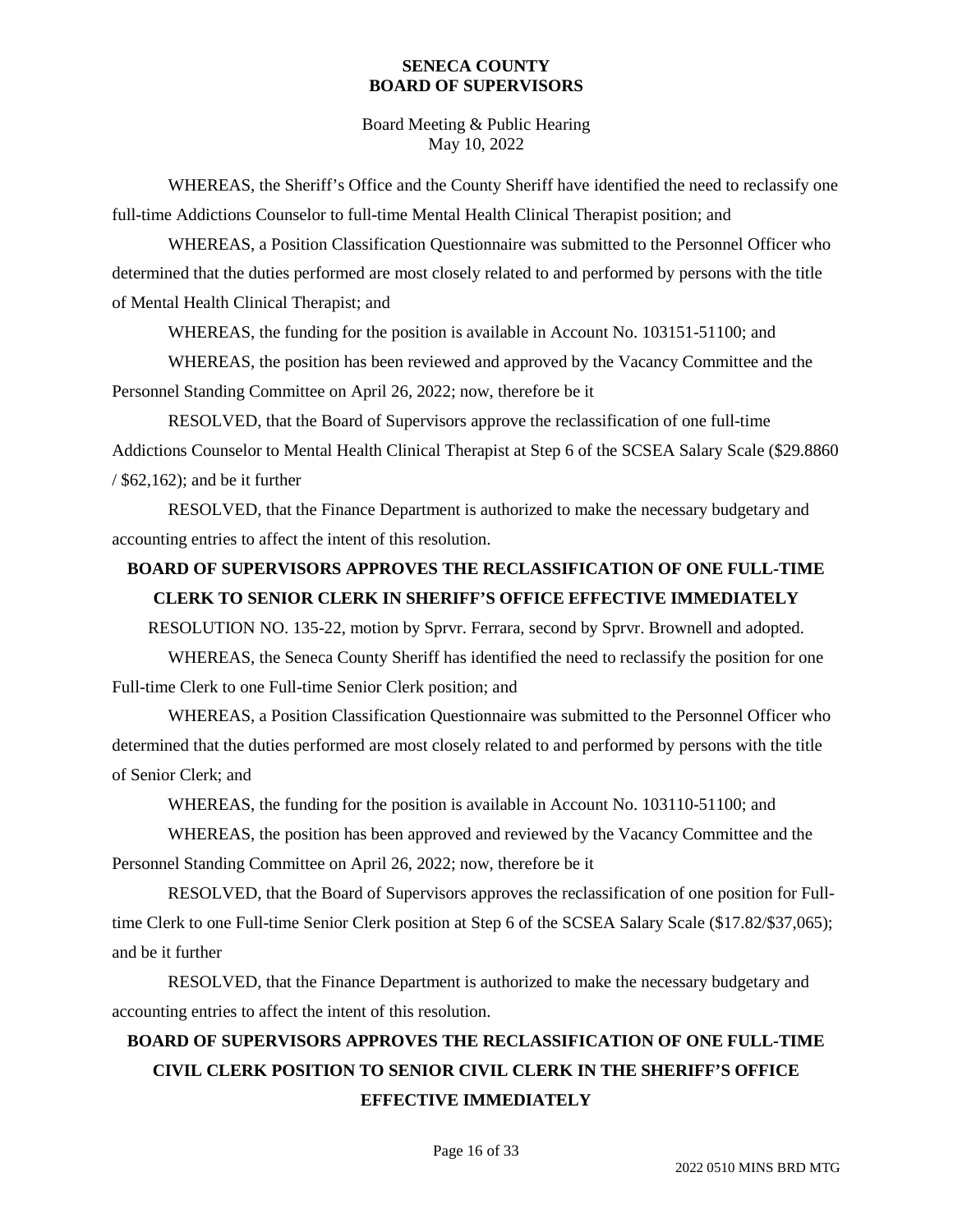Board Meeting & Public Hearing May 10, 2022

RESOLUTION NO. 136-22, motion by Sprvr. Ferrara, second by Sprvr. Hayes and adopted.

WHEREAS, the County Sheriff has identified the need to reclassify one position for Full-time Civil Clerk to one Full-time Senior Civil Clerk position; and

WHEREAS, a Position Classification Questionnaire was submitted to the Personnel Officer who determined that the duties performed are most closely related to and performed by persons with the title of Senior Civil Clerk; and

WHEREAS, the funding for the position is available in Account No. 103112-51100; and

WHEREAS, the position has been approved and reviewed by the Vacancy Committee and the Personnel Standing Committee on April 26, 2022; now, therefore be it

RESOLVED, that the Board of Supervisors approve the reclassification of one position for Fulltime Civil Clerk to Senior Civil Clerk position at Step 6 of the SCSEA Salary Scale (\$22.0928 / \$45,953); and be it further

RESOLVED, that the Finance Department is authorized to make the necessary budgetary and accounting entries to affect the intent of this resolution.

## **BOARD OF SUPERVISORS APPROVES THE RECLASSIFICATION OF ONE FULL-TIME TYPIST TO SENIOR TYPIST IN THE SHERIFF'S OFFICE EFFECTIVE IMMEDIATELY**

RESOLUTION NO. 137-22, motion by Sprvr. Ferrara, second by Sprvr. Rhinehart and adopted.

WHEREAS, the County Sheriff has identified the need to reclassify one position for Full-time Typist; to one Full-time Senior Typist position; and

WHEREAS, a Position Classification Questionnaire was submitted to the Personnel Officer who determined that the duties performed are most closely related to and performed by persons with the title of Senior Typist; and

WHEREAS, the funding for the position is available in Account No. 103110-51100; and

WHEREAS, the position has been approved and reviewed by the Vacancy Committee and the Personnel Standing Committee on April 26, 2022; now, therefore be it

RESOLVED, that the Board of Supervisors approves the reclassification of one position for Fulltime Typist, to Senior Typist position at Step 6 of the SCSEA Salary Scale (19.5549 / \$40,674); and be it further

RESOLVED, that the Finance Department is authorized to make the necessary budgetary and accounting entries to affect the intent of this resolution.

# **BOARD OF SUPERVISORS APPROVES RECLASSIFICATION OF TWO (2) FULL-TIME MOTOR EQUIPMENT OPERATOR (LIGHT) TO LABORERS EFFECTIVE IMMEDIATELY**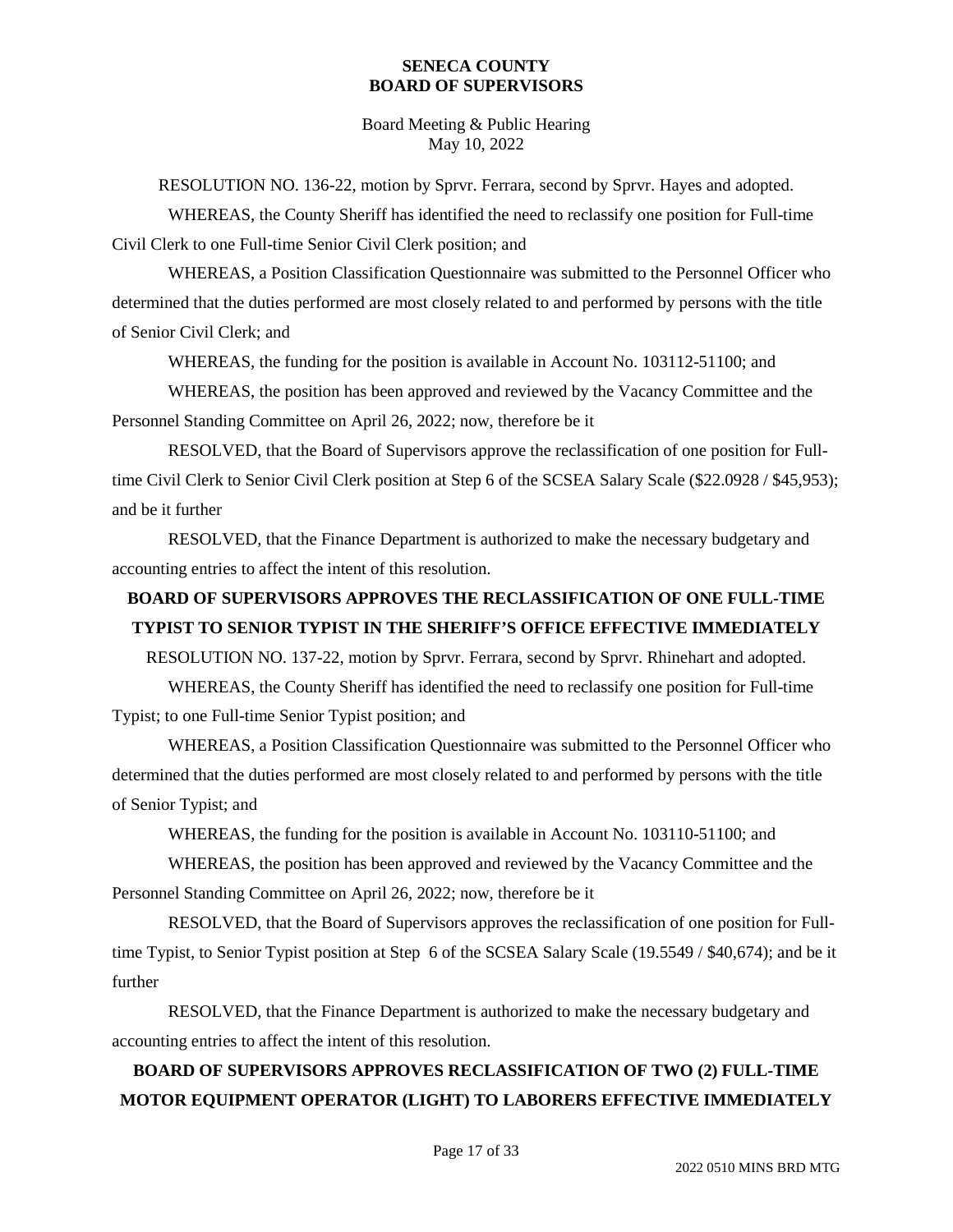Board Meeting & Public Hearing May 10, 2022

RESOLUTION NO. 138-22, motion by Sprvr. Ferrara, second by Sprvr. Borst and adopted.

WHEREAS, the Seneca County Highway Superintendent has experienced difficulty this past year recruiting for the position Motor Equipment Operator (Light); and

WHEREAS, after considering and re-evaluating the positions with the Personnel Officer, the Highway Superintendent has determined that a reclassification of the position for Motor Equipment Operator (Light), to the position of Laborer is necessary to expand the number of qualified candidates that might not otherwise be considered for appointment; and

WHEREAS, the funding for the position is available in Account No. 405110-51100; and

WHEREAS, the positions have been reviewed and approved by the Vacancy Committee and the Personnel Standing Committee on April 26, 2022; now, therefore be it

RESOLVED, that the Board of Supervisors approves the reclassification of two (2) position for Full-time Motor Equipment Operator (Light) positions to (2) Laborer positions at Grade 2, Hire Rate of the CSEA bargaining agreement with a starting salary of \$14.603 (\$15,187) *[sic]*; and be it further

RESOLVED, the Finance Department is authorized to make the necessary budgetary and accounting entries to affect the intent of this resolution.

# **BOARD OF SUPERVISORS AUTHORIZES HIRING ABOVE START RATE FOR SEASONAL LABORER POSITIONS EFFECTIVE IMMEDIATELY**

RESOLUTION NO. 139-22, motion by Sprvr. Ferrara, second by Sprvr. Hayes and adopted.

WHEREAS, the Highway Superintendent has experienced difficulty in recruiting part-time,

seasonal Laborers in the past due to minimum wage compensation being offered; and

WHEREAS, the Highway Superintendent is requesting to hire seasonal Laborers at the same start rate as Full-time Laborers at a rate of \$14.603 per hour in order to attract candidates; and

WHEREAS, the funding for the position is available in Account No. 405110-51100; and

WHEREAS, the positions have been reviewed and approved by the Vacancy Committee and the Personnel Standing Committee on April 26, 2022; now, therefore be it

RESOLVED, that the Board of Supervisors authorize hiring above the start rate for Seasonal Laborers at the County Highway Department at a rate of \$14.603 per hour; and be it further

RESOLVED, that the Finance Department is authorized to make the necessary budgetary and accounting entries to affect the intent of this resolution.

# **BOARD OF SUPERVISORS AUTHORIZES HIRING ABOVE START RATE FOR PSYCHIATRIC NURSE POSITION IN THE MENTAL HEALTH SERVICES DEPARTMENT EFFECTIVE IMMEDIATELY**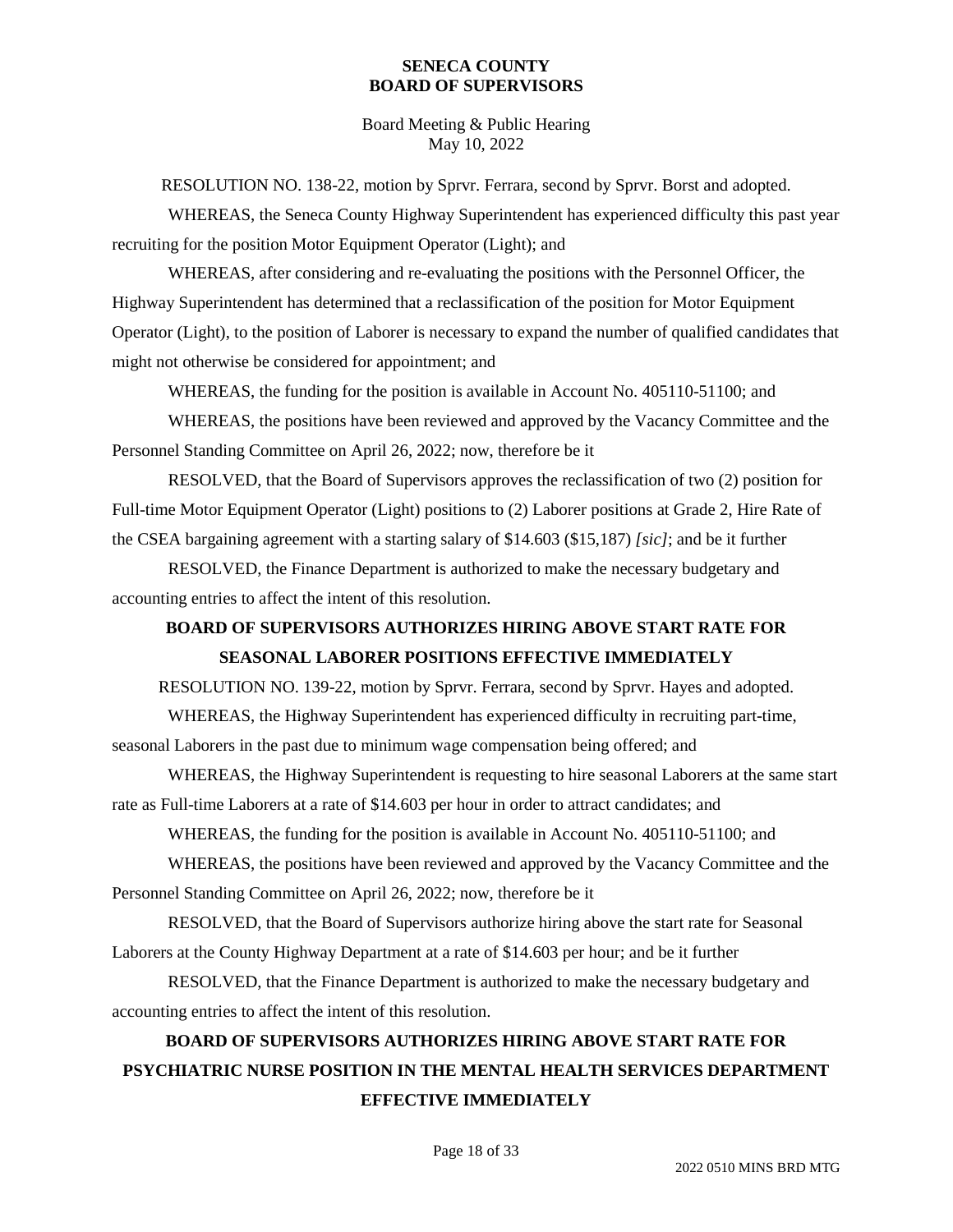Board Meeting & Public Hearing May 10, 2022

RESOLUTION NO. 140-22, motion by Sprvr. Ferrara, second by Sprvr. Partee and adopted.

WHEREAS, there is a vacant Psychiatric Nurse position in the Mental Health Department; and

WHEREAS, recruitment efforts have been unsuccessful due to the non-competitive pay rate for the position; and

WHEREAS, due to recruiting difficulties, the Personnel Officer recommends that the Psychiatric Nurse position be filled at a salary above the start rate, in order to attract and retain a skilled Psychiatric Nurse; and

WHEREAS, funding is available in the 2022 SAMHSA Community Mental Health Grant Budget; and

WHEREAS, the position is sustainable through collection of medication fees for billable nursing services; and

WHEREAS, this resolution has been reviewed and approved by the Personnel Standing Committee on April 26, 2022; now, therefore be it

RESOLVED, that the Board of Supervisors approves hiring above the start rate for the position of Psychiatric Nurse, at Grade 12, Step 6 (\$32.751 per hour) in the Mental Health Services Department; and be it further

RESOLVED, that the Finance Department is authorized to make the necessary budgetary and accounting entries to affect the intent of this resolution.

### **BOARD OF SUPERVISORS APPROVES APPLYING FOR THE**

### **2022 STATEWIDE INTEROPERABLE COMMUNICATIONS TARGETED GRANT**

RESOLUTION NO. 141-22, motion by Sprvr. Rhinehart, second by Sprvr. Ferrara and adopted.

WHEREAS, New York State Division of Homeland Security & Emergency Services, Office of Interoperable Communications announced the 2022 Statewide Interoperable Communications Targeted Grant (SICG) on April 6, 2022; and

WHEREAS, this grant allows for state support to counties for eligible expenses related to interoperable communications; and

WHEREAS, this state support is in the form of reimbursement for interoperable communications upgrades and maintenance; and

WHEREAS, the enacted state budget for 2022 appropriates \$62,427,798 for all those eligible (62 counties); and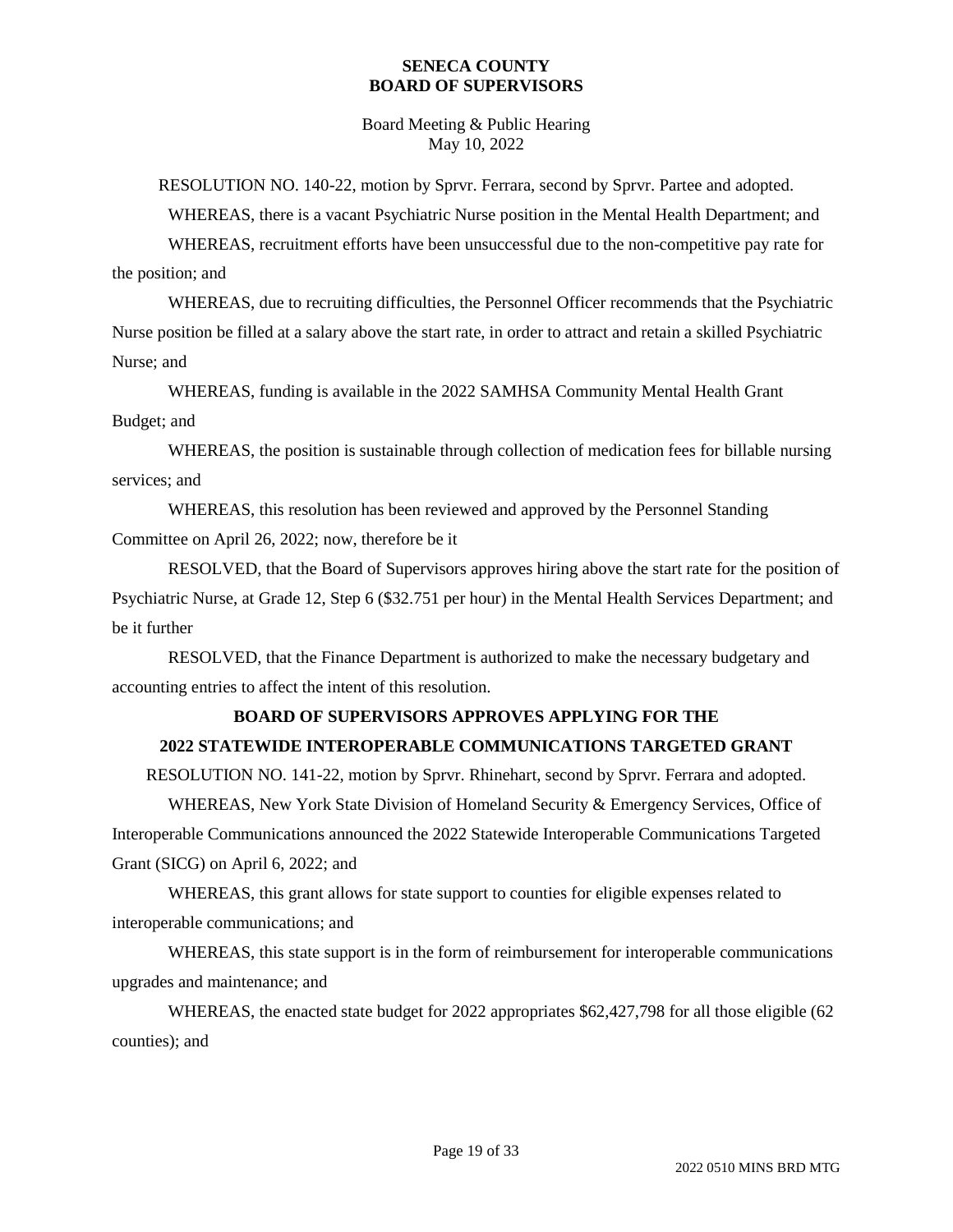Board Meeting & Public Hearing May 10, 2022

WHEREAS, the 2022 Statewide Interoperable Communications Grant (SICG) Targeted Program focuses on closing gaps in national interoperability channels implementation and enhancing regional alliances to ensure county communication systems can support multijurisdictional response; and

WHEREAS, funding will be applied or distributed to eligible Applicants, who are identified as areas with insufficient coverage and/or insufficient infrastructure of National Interoperability Channels; and

WHEREAS, the maximum available award is \$6 million; and

WHEREAS, the application deadline for the grant is May 11, 2022; and

WHEREAS, the Public Safety Standing Committee has reviewed and approved this resolution at its April 26th meeting; now, therefore be it

RESOLVED, the Board of Supervisors approves applying for the 2022 Statewide Interoperable Communications Targeted Grant (SICG) and authorizes and directs the County Manager to sign all paperwork related to the same.

# **RETURN TO COMMITTEE: "A LOCAL LAW PROHIBITING THE CONSUMPTION OF ALCOHOLIC BEVERAGES, MARIJUANA AND/OR ILLEGAL DRUGS BY MINORS ON PRIVATE PREMISES IN SENECA COUNTY, SHORT TITLE, "THE SENECA COUNTY SOCIAL HOST LAW".**

Sprvr. Rhinehart offered a motion, second by Sprvr. Ferrara to adopt a resolution introducing an amendment to the Seneca County Social Host Law, to include cannabis sharing and schedule a public hearing.

Under discussion, Sprvr. Barnhart offered a motion, second by Sprvr. Ferrara to Return the resolution to Committee stating his reason as the amendments are unnecessary and contradicts recent state penal law legalizing recreational cannabis. Cannabis is now treated similarly to tobacco. Both have age requirements for sales at 21 years old. Unlike alcohol, if a minor possesses cannabis / tobacco there is no punishment like there is for alcohol. Leave our social host law as is, which applies to alcohol and has been effective and a worthy cause for oversight. The social host law imposes fines and punishment for legal activities. A  $3<sup>rd</sup>$  offence results in \$1,000 fine / one year in jail / and is a misdemeanor for cannabis possession which is now legalized. Provides and over-under 21 year old policy as it punishes the 21 year old – however, NYS Penal Laws #222.50 states that if a 21 year old shares cannabis with a minor, who is 3 years younger, 18 – 20 years old, there is no legal punishment. Sprvr. Barnhart is seeking to Return the resolution to Committee or vote it down as it is against the legal right to use cannabis in New York State.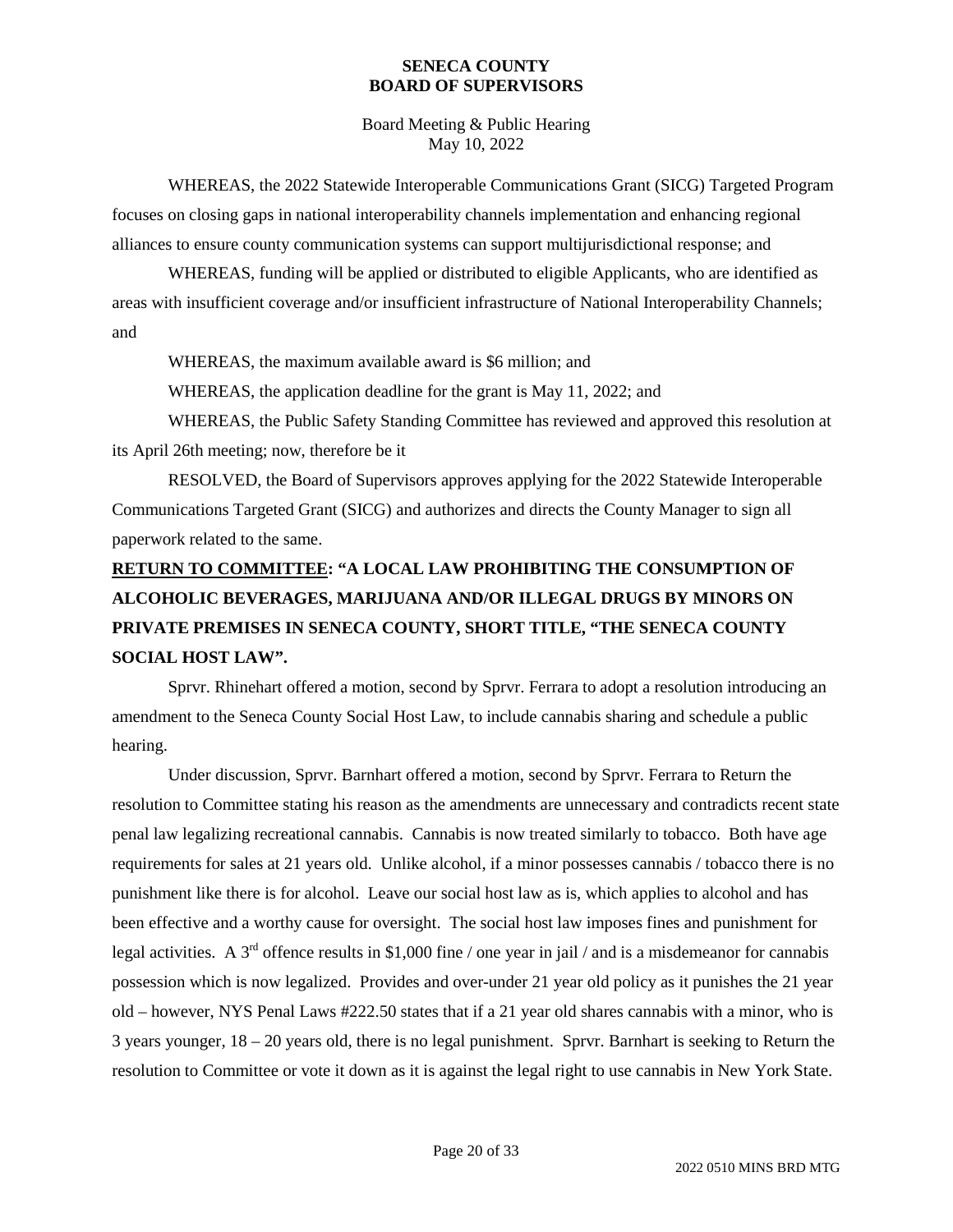Board Meeting & Public Hearing May 10, 2022

Sprvr. Barnhart noted that the first time the Social Host Law was enforced was in 2013, against a member of Cayuga Nation (who has spoken before our Board) while on Cayuga Nation property.

# **CONTRACT WITH INSIGHT PUBLIC SECTOR FOR UPGRADE OF THE SECURITY CAMERA AND ELECTRONIC DOOR SYSTEM AT THE LAW ENFORCEMENT CENTER AND AMENDS 2022 SENECA COUNTY BUDGET**

RESOLUTION NO. 142-22, motion by Sprvr. Rhinehart, second by Sprvr. Borst and adopted.

WHEREAS, the Seneca County Law Enforcement Center located at 6150 Rt. 96, Romulus, New York is in need of an upgrade for the security camera and electronic door system; and

WHEREAS, the existing outdated Black Creek intergraded system will no longer be supported by Black Creek unless upgrades are installed; and

WHEREAS, the cost of the upgrade has been determined to cost \$752,437.00 and an additional cost of \$299,624.00 for the installation; and

WHEREAS, following an extensive search for other sources, Insight Public Sector, located at 6820 South Harl Avenue, Tempe, Arizona, 85283; and Verkada Command, located at 405 E. 4th Avenue, San Mateo, California, 94401 have the capability to support the needs of the door and camera operation upgrades at the Seneca County Law Enforcement Center, at the cost of \$353,000.00; and

WHEREAS, the funding for the door and camera upgrades was not budgeted for in the fiscal year 2022, and; and

WHEREAS, The Public Safety Committee has reviewed and approved this Resolution at its April 26, 2022 committee meeting; now therefore be it

RESOLVED, the Seneca County Board of Supervisors authorizes an agreement; and directs the county manager to execute said agreement, with Insight Public Sector for the purchase and installation of the upgraded equipment at a cost not to exceed \$353,000; and be it further

| 10 3 5 9 9               | <b>Fund Balance</b>              |          | Decrease   Fund Balance | \$229,2369.32 |
|--------------------------|----------------------------------|----------|-------------------------|---------------|
| 101990 54700 Contingency |                                  |          | Decrease   Expenditure  | \$100,000.00  |
|                          | $10315043089$ Board of Prisoners | Increase | Revenue                 | \$23,763.68   |
| 103152 52400             | Technical Equipment   Increase   |          | Expenditure             | \$353,000.00  |

RESOLVED, that the amendments to the 2022 Seneca County Budget be made as follows:

And be it further

RESOLVED, that the Director of Finance is authorized to make the necessary budget and accounting adjustments to affect the intent of this resolution.

### **CONTRACT WITH THE NEW YORK STATE DEPARTMENT OF HEALTH FOR**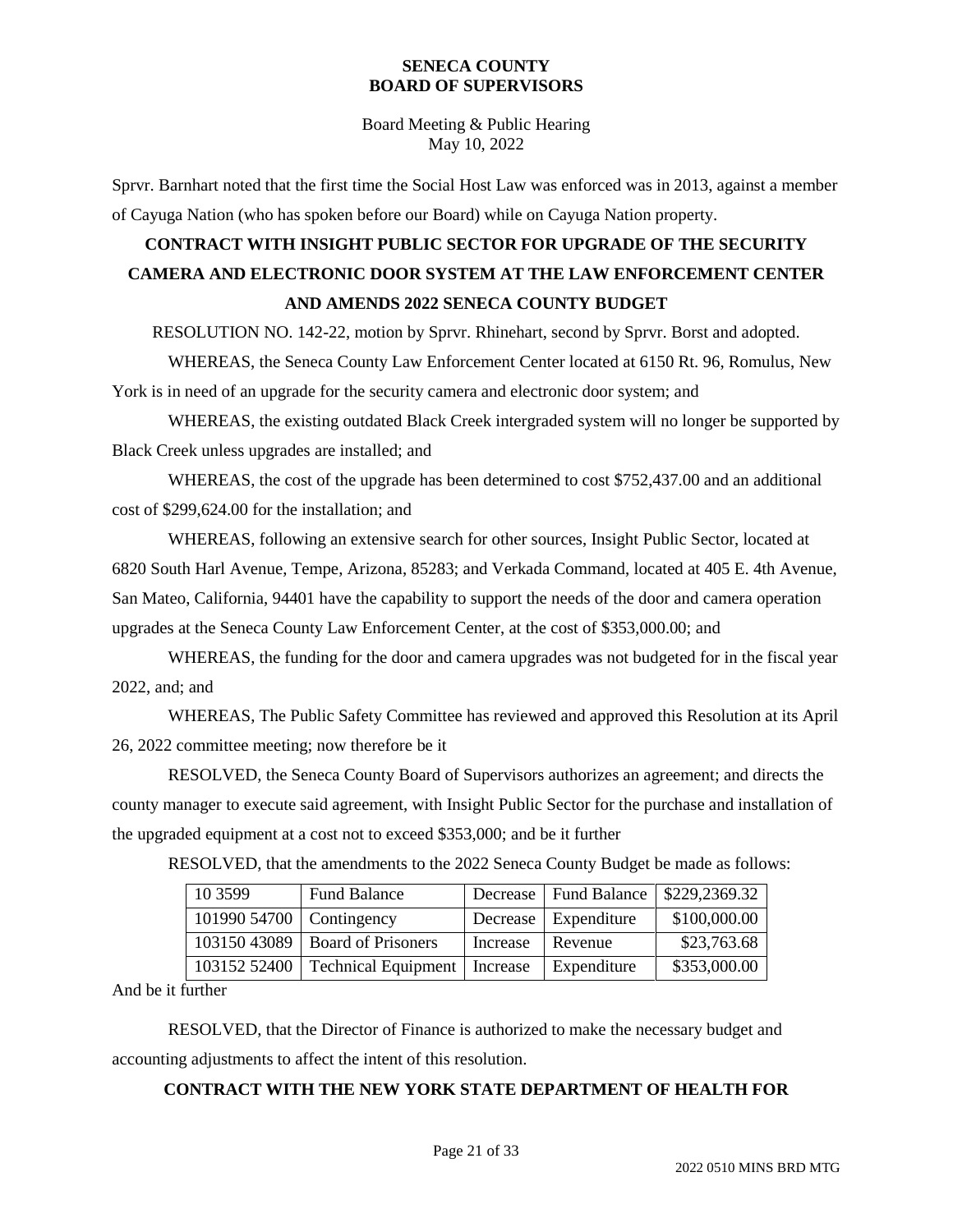Board Meeting & Public Hearing May 10, 2022

#### **THE TOBACCO ENFORCEMENT GRANT**

RESOLUTION NO. 143-22, motion by Sprvr. Borst, second by Sprvr. Barnhart and adopted. WHEREAS, the New York State Department of Health has awarded a grant to Seneca County for

the Tobacco Enforcement Program; and

WHEREAS, the amount of this grant is \$27,294; and

WHEREAS, the award is for the period of April 1, 2022 through March 31, 2023; and

WHEREAS, this grant allows for county reimbursement for enforcement activities, education and prevention activities related to tobacco control; and

WHEREAS, these grant funds will be allocated in the Health Department budget Account No. 104011-43451-TOB22; and these funds are used to support the budgeted Environmental Health salaries, fringe benefits, and non-personal program expenses; and

WHEREAS, the Public Health Services Standing Committee has reviewed and approved this resolution at its meeting on April 26, 2022; now, therefore be it

RESOLVED, that the Seneca County Board of Supervisors authorizes and directs the county manager to sign a contract with the New York State Department of Health for the Tobacco Enforcement Program Grant for the period April 1, 2022 through March 31, 2023 in the amount of \$27,294; and be it further

RESOLVED, that the Department of Finance is hereby authorized to amend the 2022 budget and to allow any unused portions to flow into future years per the funding guidelines; and be it further

RESOLVED, that the Department of Finance be authorized to make the necessary budgetary and accounting entries to affect the intent of this resolution.

## **CONTRACT WITH THE NEW YORK STATE DEPARTMENT OF HEALTH FOR WATER ENHANCEMENT GRANT**

RESOLUTION NO. 144-22, motion by Sprvr. Borst, second by Sprvr. Barnhart and adopted.

WHEREAS, the New York State Department of Health has awarded the Seneca County Health Department \$92,849 for the period of April 1, 2022 through March 31, 2023 for the Water Enhancement Grant; and

WHEREAS, this grant allows for county reimbursement for water quality monitoring activities, education, and enforcement related to water supply monitoring and protection; and

WHEREAS, these grant funds will be allocated in the Health Department budget Account No. 104011-43452-WEG22 and these funds are used to support the budgeted Environmental Health salaries, fringe benefits, and non-personal program expenses; and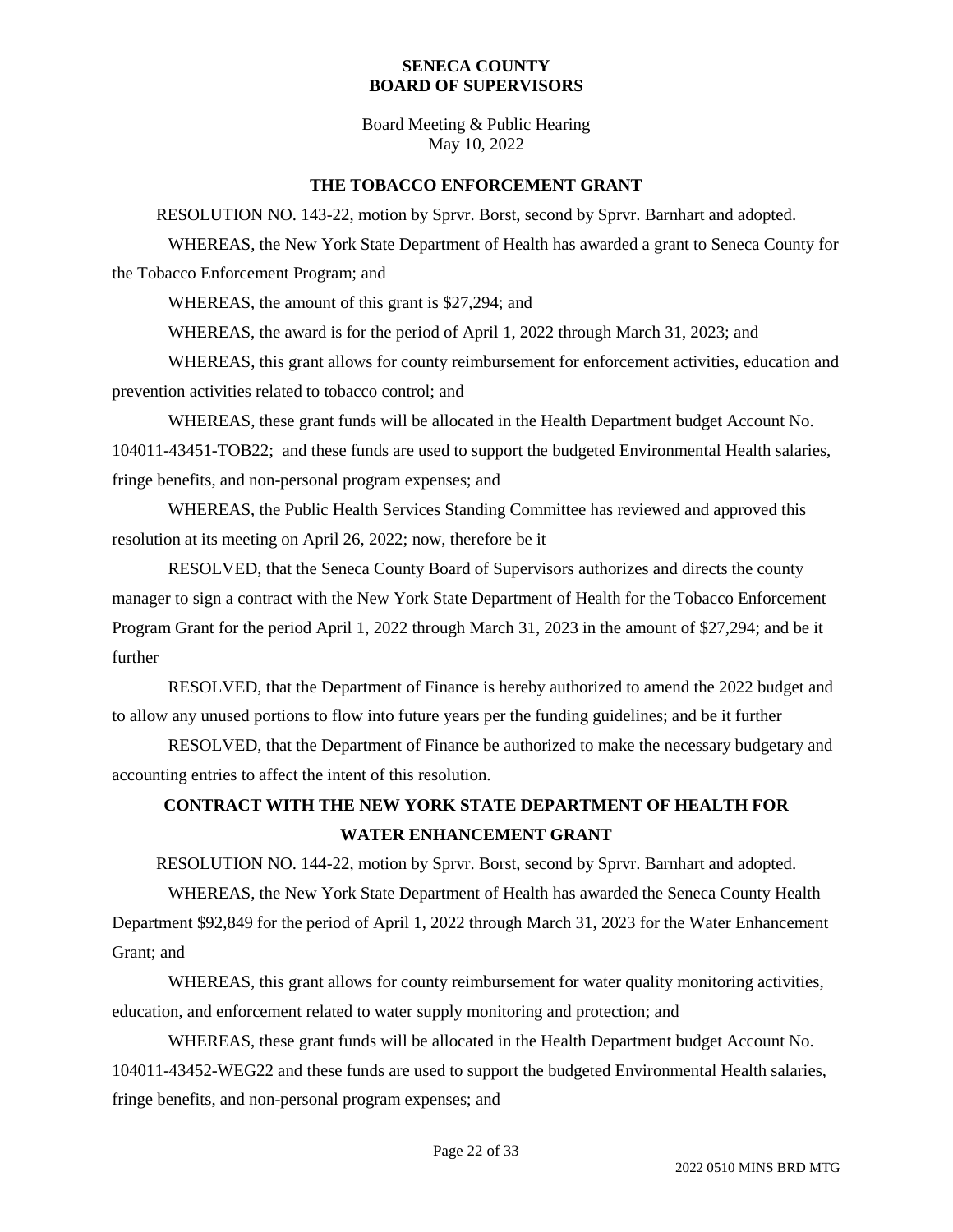Board Meeting & Public Hearing May 10, 2022

WHEREAS, the Public Health Services Standing Committee has approved this resolution at its meeting on April 26, 2022; now, therefore be it

RESOLVED, that the Seneca County Board of Supervisors does hereby authorize and direct the county manager to execute said contract with the New York State Department of Health for the Water Enhancement Grant for the period April 1, 2022 through March 31, 2023 in the amount of \$92,849; and be it further

RESOLVED, that the Department of Finance is hereby authorized to amend the 2022 budget and to allow any unused portions to flow into future years per the funding guidelines; and be it further

RESOLVED, that the Department of Finance is authorized to make the necessary budgetary and accounting entries to affect the intent of this resolution.

## **CONTRACT TO ACCEPT NEW YORK STATE DEPARTMENT OF HEALTH FOR THE HEALTHY NEIGHBORHOODS PREVENTIVE HEALTH CORNERSTONES GRANT AND AMEND 2022 BUDGET**

RESOLUTION NO. 145-22, motion by Sprvr. Borst, second by Sprvr. Hayes and adopted.

WHEREAS, the New York State Department of Health has awarded the Seneca County Health Department \$627,160 for the period April 1, 2022 through March 31, 2027 for the Healthy Neighborhoods Preventive Health Cornerstones Grant; and

WHEREAS, this grant will be in the amount of \$125,432 annually for five years; and

WHEREAS, this grant allows for county reimbursement for activities to identify and mitigate residential injuries and environmental health hazards in residential homes in targeted neighborhoods; and

WHEREAS, the Public Health Services Standing Committee has reviewed and approved this resolution on April 26 2022; now, therefore be it

RESOLVED, that the Seneca County Board of Supervisors authorizes and directs the county manager to sign the contract to accept the New York State Department of Health for the Healthy Neighborhoods Preventive Health Cornerstones Grant for the period April 1, 2022 through March 31, 2023 in the amount of \$125,432; and be it further

RESOLVED, that the Department of Finance is hereby authorized to amend the 2022 County Budget and to make the necessary accounting entries consistent with the intent of this Resolution.

# **RESOLUTION INTRODUCING LOCAL LAW B OF THE YEAR 2022, "ESTABLISHMENT, AUTHORITY & DUTIES OF THE SENECA COUNTY PLANNING BOARD AND TO REPEAL AND REPLACE LOCAL LAW NO. 3 OF 2010" AND PROVIDE FOR PUBLIC HEARING** RESOLUTION NO. 146-22, motion by Sprvr. Barnhart, second by Sprvr. Barnhart and adopted.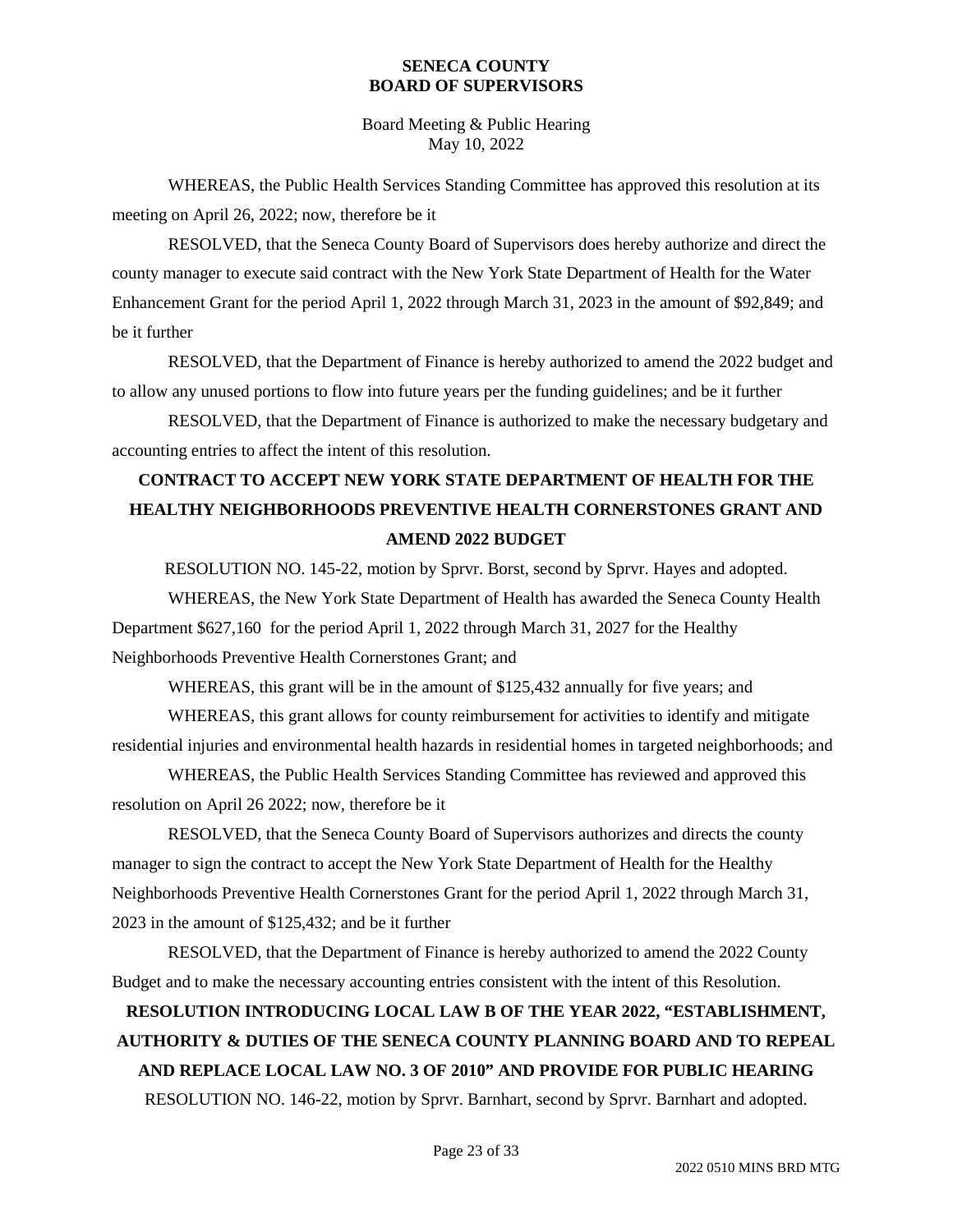Board Meeting & Public Hearing May 10, 2022

WHEREAS, in order for the Seneca County Planning Board to continue to operate in a dutiful and efficient manner, it has become necessary to repeal and replace Seneca County Local Law No. 3 of 2010 to establish the membership and duties of the Seneca County Planning Board; and

WHEREAS the domicile and terms of the Seneca County Planning Board need to be adjusted and otherwise amended to support the mission of the Planning Board; and

WHEREAS, this resolution was approved by the Planning, Development, Agriculture & Planning

Standing Committee; now, therefore be it

RESOLVED, that Local Law B of the year 2022 to Re-establish Membership and Duties of the

Seneca County Planning Board is hereby introduced pursuant to the Municipal Home Rule Law, to wit:

### SECTION I – Purpose

The Seneca County Planning Board (herein referred to as the "Board") was established by resolution in 1967 to study the needs and formulate programs for development and growth of the County as a whole. The purpose of this local law is to establish the composition of the Board and the procedure by which appointments are made so as to assure diversity in geographic representation, clarify terms of service, to allow for the appointment of alternate members, and to establish the duties of the Board.

SECTION II – Membership

Board members shall be appointed by resolution of the Seneca County Board of Supervisors. The Board shall consist of fourteen (14) voting members. All members shall be appointed at large from the County and their appointments shall be used to balance the diverse demographics, occupations, and interests of the County.

### SECTION III – Membership Eligibility

Members of the Board shall meet the following requirements:

- (A) Board members shall be at least 21 years of age.
- (B) Board members shall be residents of Seneca County.
- (C) Persons who serve on their local town or village legislative boards, planning boards, or zoning boards of appeals shall be eligible to serve on the Board; however, they shall be disqualified from voting on any matter that will be acted on by the local board on which they serve.

SECTION IV – Alternate Members

The Board of Supervisors shall have the right to appoint five (5) alternate members (first through fifth) to the Board. Such alternate members shall have all the requirements for eligibility of regular Board members including the right to participate in all discussions provided, however, that an alternate member shall be entitled to vote only when a regular Board member is not present or is disqualified from voting. When, for whatever reason, a Board member is absent, unable, or disqualified from voting on an issue before the Board, the Board Chairperson shall assign such regular member's voting authority to the first alternate and in their absence to the second alternate member. Any further reference herein to Board members shall include any alternate unless otherwise indicated.

SECTION V – Non-Voting Ex-Officio Members

Non-Voting Ex-Officio members shall have the right to participate in all discussions.

The following persons shall be non-voting ex-officio members of the Board:

(A) The Seneca County Director of the Department of Planning and Community Development,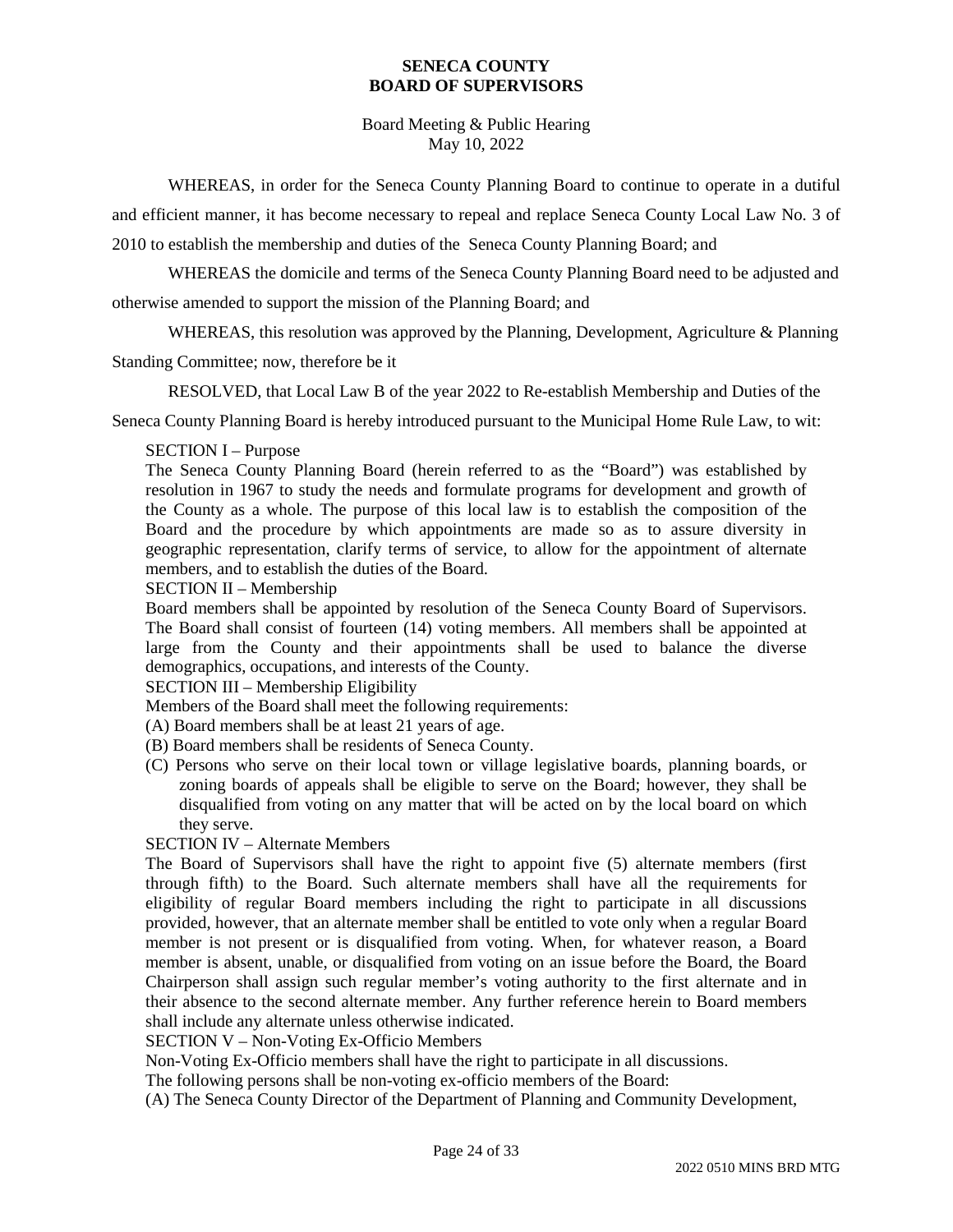### Board Meeting & Public Hearing May 10, 2022

- (B) Staff from the Department of Planning and Community Development who prepare the reports to the Board on referrals under New York State General Municipal Law Section 239, Subsections l, m & n
- (C) The Seneca County Superintendent of Highways, and
- (D) The Seneca County Engineer.
- SECTION VI Terms of Members
- (A) The terms of regular membership shall be for four (4) years and so fixed that  $\frac{1}{2}$  of the Board shall expire every two (2) years. Terms of office shall run from July 1 to June 30 of the year of expiration.
- (B) All current members and terms will continue as appointed.
- (C) Alternate members shall be appointed for terms of two (2) years.
- (D) Terms of membership for Non-Voting Ex-officio Members shall be the term of their position.
- SECTION VII Vacancies
- (A) Should any vacancy occur among the members of this Board by reason of death, written resignation, disability, or as provided under §VIII hereof, notice thereof shall be given to the Clerk of the Board of Supervisors.
- (B) Such position shall be filled by resolution of the Board of Supervisors as soon as practicable following such notice.
- (C) Should such vacancy occur among the officers of the Board, the office vacancy shall be filled by election at the next regular meeting of the Board and the officer so elected shall serve the unexpired term of the office in which such vacancy occurred.

#### SECTION VIII – Removal of Members

Once appointed, Board members may only be removed for cause. The Board of Supervisors shall have the power to remove after a public hearing for cause. Cause for removal shall include, but not be limited to:

- (A) Non-compliance with the minimum requirements relating to the training and education as established by resolution of the Board of Supervisors.
- (B) Failure to disclose conflicts of interest.
- (C) Physical or mental impairment which affects the Board member's ability to perform their duties as a member.
- (D) Absence from three (3) consecutive meetings without notice.
- SECTION IX Duties

The Seneca County Planning Board shall have the powers and duties as enumerated in New York State General Municipal Law section 239-C3 including but not limited to:

- (A) Review of planning, zoning, and subdivision actions by a town or village pursuant to Sections 239-l, m and n of the New York State General Municipal Law.
- (B) Assist in the preparation of a County Comprehensive Plan and amendments thereto pursuant to Section 239-d of the State General Municipal Law, as requested by the County Board of Supervisors.
- (C) Undertake studies relevant to the future growth, development, and protection of the County and municipalities therein, including studies in support of a County Comprehensive Plan.
- (D) Collection and distribution of information. The County Planning Board may collect and distribute information relative to County or municipal planning and zoning in such County.
- (E) Examine plans and offer suggestions before final approval of any plan involving the construction or reconstruction of any State or County highway.

SECTION X – Effective Date

This local law shall take effect immediately upon filing with the Secretary of State in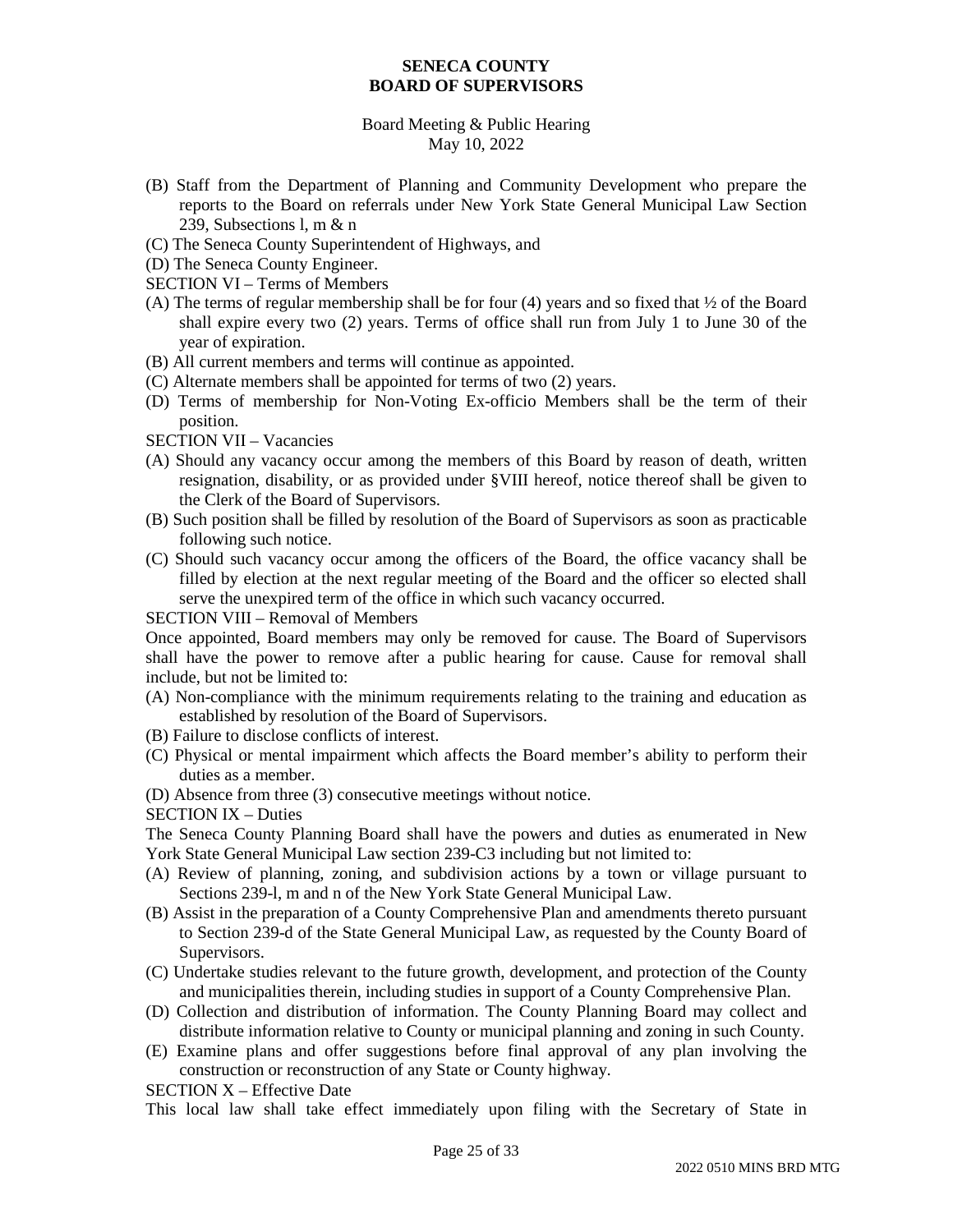Board Meeting & Public Hearing May 10, 2022

accordance with §27 of the Municipal Home Rule Law and with that effective date, Seneca County Local Law 3 of 2010 shall be repealed and replaced herein.

AND BE IT FURTHER RESOLVED, that a public hearing shall be held upon said proposed Local Law B on June 14, 2022, at 6:00 pm or as soon as possible thereafter, at the Seneca County Board of Supervisors Meeting Room, 3rd Floor, Seneca County Office Building, Waterloo, NY and the Clerk of the Board of Supervisors is hereby directed to give due legal notice of said public hearing as provided by law.

## **AUTHORIZE SNOWMOBILE TRAIL GRANT APPLICATIONS AND SIGNING AGREEMENTS WITH TWIN LAKES SNOWMOBILE ASSOCIATION AND SENECA SLEDDERS SNOWMOBILE ASSOCIATION**

RESOLUTION NO. 147-22, motion by Sprvr. Barnhart, second by Sprvr. Rhinehart and adopted.

WHEREAS, Seneca County has previously indicated that it would serve as Sponsor for the Twin Lakes Snowmobile Association and the Seneca Sledders Snowmobile Association for them to receive the pass-through funding for the Grant-in-Aid Program funding from the New York State Office of Parks, Recreation and Historic Preservation for sections of trail on the New York State Snowmobile System in Seneca County; and

WHEREAS, to distribute the funds for Snowmobile Trail maintenance received from the New York State Office of Parks, Recreation and Historic Preservation, agreements should be in place between the County of Seneca and Twin Lakes Snowmobile Association and the Seneca Sledders Snowmobile Association; and

WHEREAS, this resolution has been reviewed and approved by the Planning, Development, Agriculture, and Tourism Standing Committee on April 26, 2022; now, therefore be it

RESOLVED, that the Seneca County Board of Supervisors authorizes and directs the Department of Planning and Community Development to prepare Phase I, II, and III Applications for the New York State Snowmobile Trails Grant-in-Aid Program; and be it further

RESOLVED, that the Seneca County Manager is authorized and directed to sign the Agreements between Seneca County and the Twin Lakes Snowmobile Association and between Seneca County and the Seneca Sledders Snowmobile Association for the period of August 1, 2022 to August 31, 2023; and be it further

RESOLVED, that the Seneca County Manager is authorized to sign the Snowmobile Grant Applications for the 2022-2023 season; and be it further

RESOLVED, that the Seneca County Manager and the County Director of Finance are authorized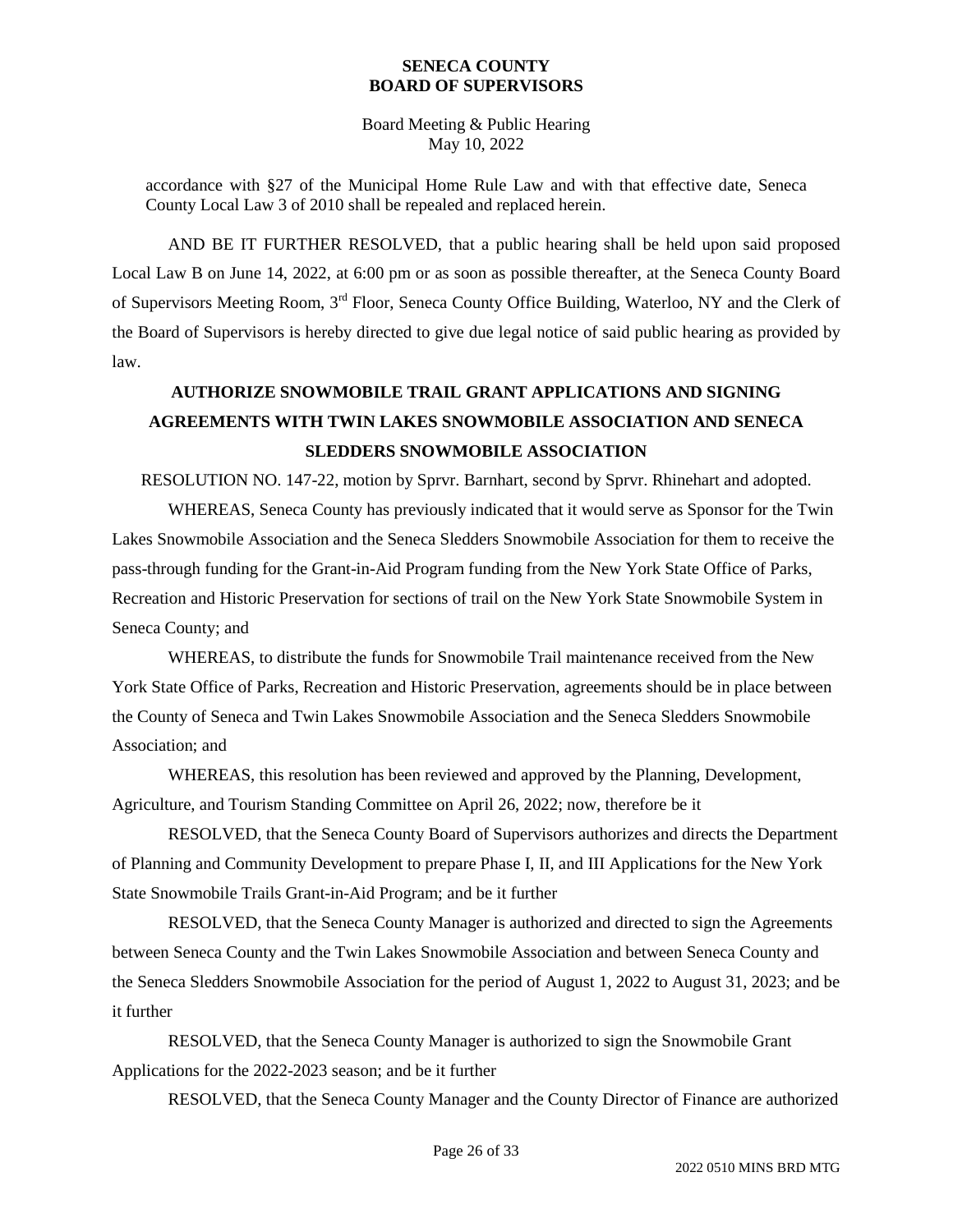Board Meeting & Public Hearing May 10, 2022

and directed to sign necessary reports and vouchers to receive funding for the New York State Snowmobile Grant Program for the 2022-2023 season; and be it further

RESOLVED, upon receipt of funds from the New York State Snowmobile Grant-in-Aid Program, the County Director of Finance will confer with the Seneca County Department of Planning and Community Development as the appropriate division of the funds between the Twin Lakes Snowmobile Association and the Seneca Sledders Snowmobile Association based on the mileage and type of Stateapproved trails and prepare and distribute checks to the Twin Lakes Snowmobile Association and the Seneca Sledders Snowmobile Association.

# **AUTHORIZE MEMORANDUM OF UNDERSTANDING WITH TOWN & VILLAGE OF LODI FOR TWO (2) MOBILE RADAR SPEED SIGNS IN SUPPORT OF THE CREATING HEALTHY SCHOOLS AND COMMUNITIES GRANT**

RESOLUTION NO. 147-22, motion by Sprvr. Barnhart, second by Sprvr. Rhinehart and adopted. WHEREAS, by Resolution 146-21, the Seneca County Board of Supervisors accepted a New York State Department of Health, Creating Healthy Schools and Communities Grant (CHSC) for \$1,525,000 for the period June 1, 2021 through May 31, 2026; and

WHEREAS, the CHSC grant sets aside \$31,000 for each of the five (5) years to offer mini-grants to local government agencies identified in the CHSC Grant; and

WHEREAS, mini-grants can be used to implement nutrition programs and active transportation interventions to increase safe and accessible physical activity; and

WHEREAS, the Town of Lodi and Village of Lodi have completed the CHSC Plan & Policy Assessment for Active Living, and submitted a Mini-Grants Application for the purchase of, up to two (2), mobile radar speed sign trailers to implement traffic calming efforts within the Town and Village;

WHEREAS, the Seneca County Sheriff's Office has within its staff experienced personnel to administer and deploy these devices, and is supportive of the effort of the Town and Village of Lodi; and

WHEREAS, a Memorandum Of Understanding (MOU) is needed to outline the roles and responsibilities of the Seneca County Sheriff's Office, the Town of Lodi and the Village of Lodi in the implementation of this effort; and

WHEREAS; the Planning, Development, Agriculture, and Tourism Standing Committee has reviewed and approved this resolution on April 26, 2022; now, therefore be it

RESOLVED, that the Board of Supervisors authorizes and directs the County Manager to sign a Memorandum Of Understanding between the Sheriff's Office, the Town of Lodi and the Village of Lodi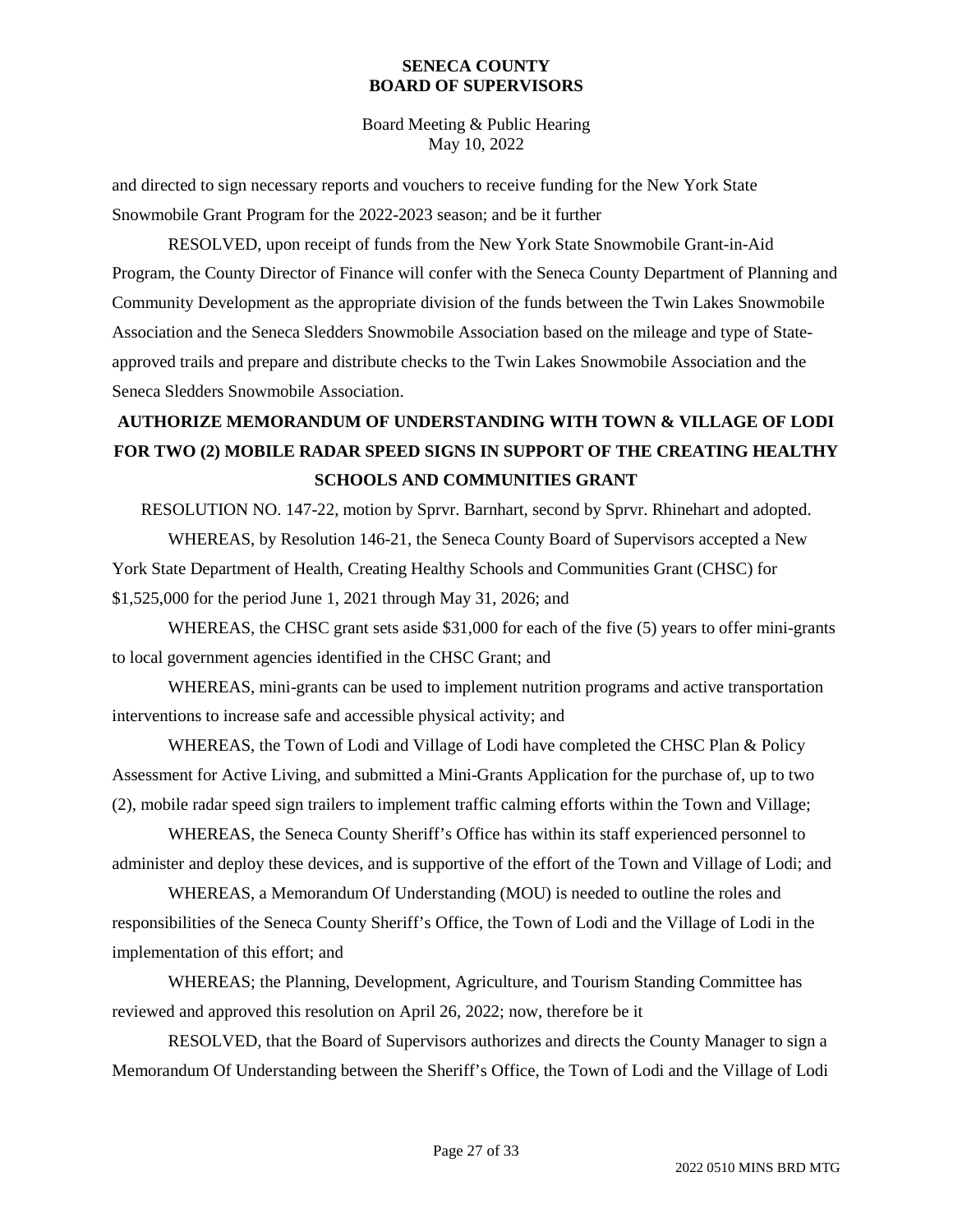Board Meeting & Public Hearing May 10, 2022

for the purchase and administration of up to two (2) mobile radar speed signs in support of the Creating Healthy Schools and Communities Grant and the Mini-Grant program; and be if further

RESOLVED, that the Director of Finance is authorized and directed to make necessary budgetary and accounting entries to effect the intent of this resolution.

# **APPLICATION AND ACCEPTANCE OF FEDERAL AVIATION ADMINISTRATION GRANT FOR DESIGN AND BIDDING OF NORTH APRON RECONSTRUCTION PROJECT AT FINGER LAKES REGIONAL AIRPORT**

RESOLUTION NO. 149-22, motion by Sprvr. Barnhart, second by Sprvr. Shipley and adopted.

WHEREAS, the 2021 Bipartisan Infrastructure Law (BIL) included approximately \$20 billion in grant funds to airport sponsors over the five (5) year period 2022-2027, to be administered by the Federal Aviation Administration (FAA); and

WHEREAS, Finger Lakes Regional Airport (FLRA) seeks funding for reconstruction of the northernmost portion of the terminal apron which is used for parking of itinerant aircraft, as well as, for access to current and planned future hangars at the Airport; and

WHEREAS, under BIL, Airport Infrastructure Grants (AIG) program, Seneca County will request \$60,000 for the Design and Bidding phase of the North Apron Reconstruction project with the following funding breakdown:

FAA BIL AIG (90%) - \$54,000 NYSDOT (5%) - \$3,000 Local Match (5%) - \$3,000

WHEREAS, if awarded the local cash match will be identified in the Airport budget under Professional Fees 305610-54330; and

WHEREAS, McFarland Johnson was approved by the Seneca County Board of Supervisors to be the engineering firm for the Finger Lakes Regional Airport; and

WHEREAS, the Planning, Development, Agriculture, and Tourism Standing Committee reviewed and approved this resolution on April 26, 2022; now, therefore be it

RESOLVED, that the Seneca County Board of Supervisors hereby authorizes and directs the County Manager to sign all necessary documents to apply for and accept FAA BIL AIG funding for Design and Bidding of the North Apron Reconstruction project; and, be if further

RESOLVED, the Director of Finance is authorized to make the necessary budgetary and accounting entries to affect the intent of this resolution.

### **REQUEST PROPOSALS FOR CONSULTING SERVICES FOR SENECA COUNTY**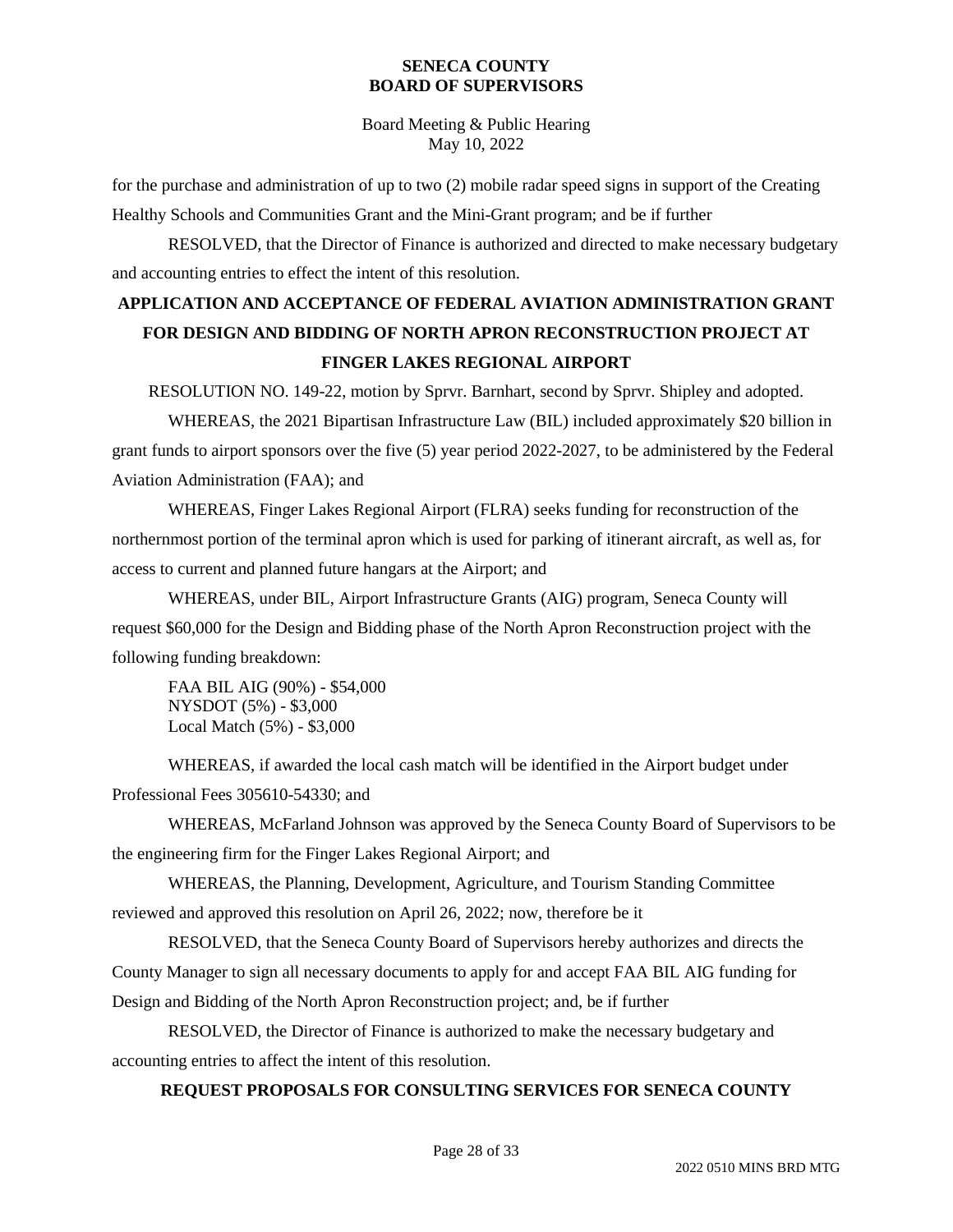Board Meeting & Public Hearing May 10, 2022

#### **HOUSING NEEDS ASSESSMENT**

RESOLUTION NO. 150-22, motion by Sprvr. Barnhart, second by Sprvr. Borst and adopted. WHEREAS, Seneca County, through its Economic Development Strategy adopted by Resolution 69-2020, identified housing as a key priority area for local employers; and

WHEREAS, In furtherance of developing safe, decent, and affordable housing, Seneca County submitted a Community Development Block Grant ("CDBG") application to the New York State Office of Community Renewal (the "OCR") through the Consolidated Funding Application ("CFA") for a Community Planning Grant to fund a Housing Needs Assessment in 2021 which was awarded; and

WHEREAS, Seneca County accepted, through Resolution 57-22, the grant award from OCR to fund a Housing Needs Assessment; and

WHEREAS; the Planning, Development, Agriculture, and Tourism Standing Committee has reviewed and approved this resolution on April 26, 2022; now, therefore be it

RESOLVED, that the Seneca County Board of Supervisors hereby directs the Department of Planning & Community Development to prepare and issue a Request for Proposal (RFP) from qualified entities to develop a Housing Needs Assessment for Seneca County.

# **SUPERVISORS APPROVE SENECA COUNTY COMMUNITY SERVICES BOARD APPOINTMENT OF MARIA GIGLIOTTI AND JOSEPH LORENZETTI**

RESOLUTION NO. 151-22, motion by Sprvr. Partee, second by Sprvr. Barnhart and adopted.

WHEREAS, on March 15, 2022, the Community Services Board (CSB) appointed Maria Gigliotti to a four year term ending December 31, 2025 and appointed Joseph Lorenzetti, MD as Chair of the Alcohol and Substance Abuse Subcommittee for a one year term ending December 31, 2022; and

WHEREAS, this resolution was reviewed and approved by the Mental Health Standing Committee at their April 26, 2022 meeting, now, therefore be it

RESOLVED, that the Seneca County Board of Supervisors hereby approves the appointment of Maria Gigliotti to serve on the Community Services Board for a four-year term expiring December 31, 2025; and be it further

RESOLVED, the Seneca County Board of Supervisors hereby appoints Joseph Lorenzetti, M.D, Committee Chair for Alcohol & Substance Abuse Subcommittee for a one-year term.

### **SUPERVISORS APPROVE AMENDMENT TO CONTRACT WITH TERRI HASKINS, FNP**

RESOLUTION NO. 152-22, motion by Sprvr. Partee, second by Sprvr. Barnhart and adopted.

WHEREAS, the Department of Mental Health entered into a 2022 contract with Terri Haskins, FNP for provision of addictions medication treatment services; and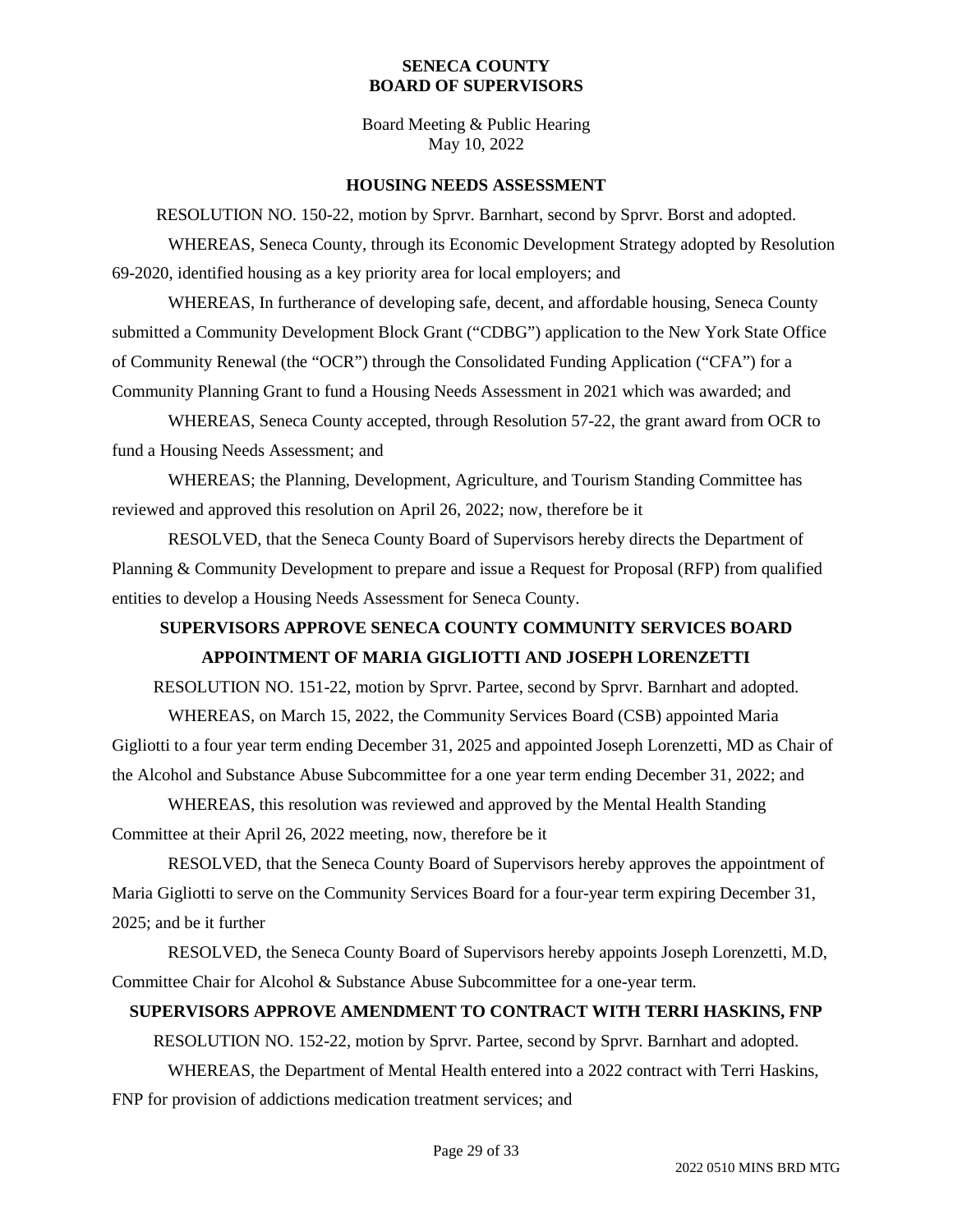Board Meeting & Public Hearing May 10, 2022

WHEREAS, an additional three hundred and sixty two (362) contract hours are needed to support increasing clinic demand for medication assisted treatment for opioid use disorder for the remainder of the 2022 budget year; and

WHEREAS, this would increase the current contract not to exceed amount by \$35,023 from \$35,024 to \$70, 047; and

|                    | Addictions 104220.5430   Total Contract Amount (\$)   Rate (\$)   Hours |                |  |
|--------------------|-------------------------------------------------------------------------|----------------|--|
| Terri Haskins, FNP | \$70,047                                                                | $$96.75$   724 |  |

WHEREAS, the increased hours will be supported by unused funds due to a contract worker vacancy in addition to collection of medical fees; and

WHEREAS, this resolution was reviewed and approved by the Mental Health Services

Committee on April 26, 2022; now, therefore be it

RESOLVED, that the Seneca County Board of Supervisors does hereby authorize and direct the County Manager to sign the contract amendment for Terri Haskins, FNP; and, be it further

RESOLVED, that the Seneca County Finance Department is hereby authorized and directed to amend the 2022 budget as follows:

| 104320.54350   Mental Health   Decrease   Expenditure   $$35,023$ |  |                                    |  |
|-------------------------------------------------------------------|--|------------------------------------|--|
| $104220.54350$   Addictions                                       |  | Increase   Expenditure   $$35,023$ |  |

Unfinished Business

None

### New Business

### **RULE 29**

Sprvr. Barnhart offered a motion, second by Sprvr. Jeffrey Trout, and carried by 2/3 majority vote of members present, to introduce any and all new business to the floor being properly moved and seconded.

## **SUPERVISORS SUPPORT MASTER PLAN UPDATE AT FINGER LAKES REGIONAL AIRPORT AND 1,000 FOOT EXTENSION OF RUNWAY**

RESOLUTION NO. 153-22, motion by Sprvr. Barnhart, second by Sprvr. Shipley and adopted.

WHEREAS, Seneca County is the owner of the Finger Lakes Regional Airport in the Town of Seneca Falls; and

WHEREAS, the Finger Lakes Regional Airport is an important community asset and serves to support business development and activity within the County and Region; and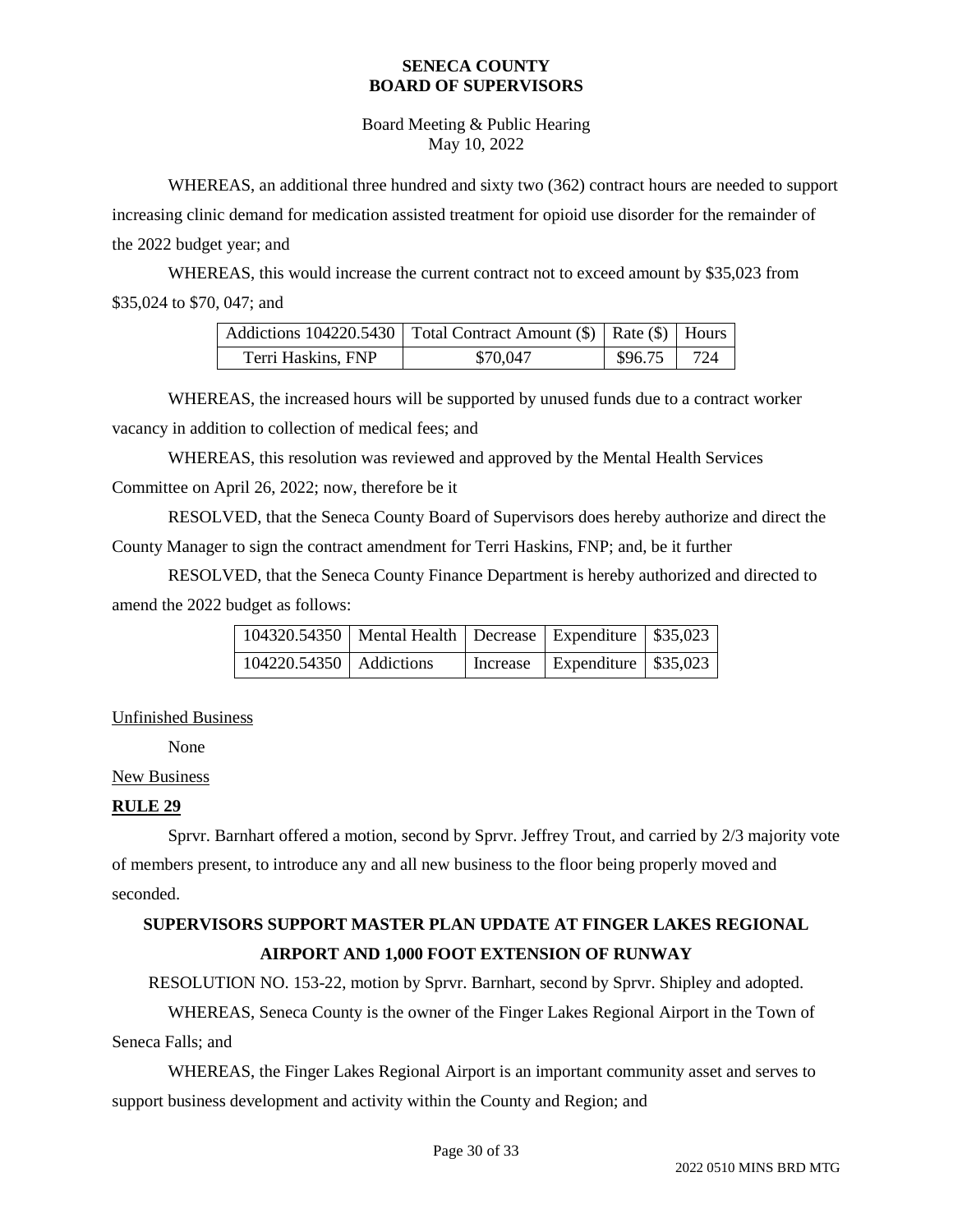Board Meeting & Public Hearing May 10, 2022

WHEREAS, a runway extension of at least 1,000 fee at the airport would serve to strengthen its impact on business development and support; and

WHEREAS, accomplishing a runway extension will require an update to the Airport's Master Plan and regulatory approvals; and

WHEREAS, this Resolution has been considered Pursuant to Rule 29 of the Rules of Order of the Seneca County Board of Supervisors; now therefore be it

RESOLVED, that the Seneca County Board of Supervisors supports an update to the Finger Lakes Regional Airport Master Plan and the extension of the runway; and be it further

RESOLVED, that the Director of Planning and Community Development is authorized and directed to work with the County's Consulting Engineers and the Finger Lakes Regional Airport Advisory Committee to progress this initiative.

# **RESOLUTION APPROVING THE HOME RULE REQUEST FOR PASSAGE OF BILL NO. S8910 / A9986 INTRODUCING NEW YORK STATE LEGISLATION TO AMEND THE REAL PROPERTY TAX LAW, IN RELATION TO PROVIDING A TAX EXEMPTION ON REAL PROPERTY OWNED BY MEMBERS OF VOLUNTEER FIRE COMPANIES OR VOLUNTARY AMBULANCE SERVICES IN A CERTAIN COUNTY**

RESOLUTION NO. 154-22, motion by Sprvr. Reynolds, second by Sprvr. Jeffrey Trout and adopted.

WHEREAS, this Board of Supervisors requested that its New York State legislators enact a special state law to amend the real property tax law, in relation to providing a tax exemption on real property owned by members of volunteer fire companies or voluntary ambulance services in Seneca County; and

WHEREAS, such legislation, sponsored by Senator Helming and Assemblyman Gallahan, was introduced to the New York Senate and Assembly resulting in Bill No. S.8910 / A.9986; and

WHEREAS, this Board has been advised that it must adopt a resolution authorizing the execution and filing of formal Home Rule Requests for each bill; now; and

WHEREAS, this resolution was brought forth from the floor pursuant to Rule 29 of the Rules of Order of the Seneca County board of Supervisors; now, therefore be it

RESOLVED, that the Board of Supervisors of the County of Seneca approves the legislation set forth as Senate Bill No. S.8910 and Assembly Bill No. A.9986, "AN ACT TO AMEND THE REAL PROPERTY TAX LAW, IN RELATION TO PROVIDING A TAX EXEMPTION ON REAL PROPERTY OWNED BY MEMBERS OF VOLUNTEER FIRE COMPANIES OR VOLUNTARY AMBULANCE SERVICES IN A CERTAIN COUNTY"; and be it further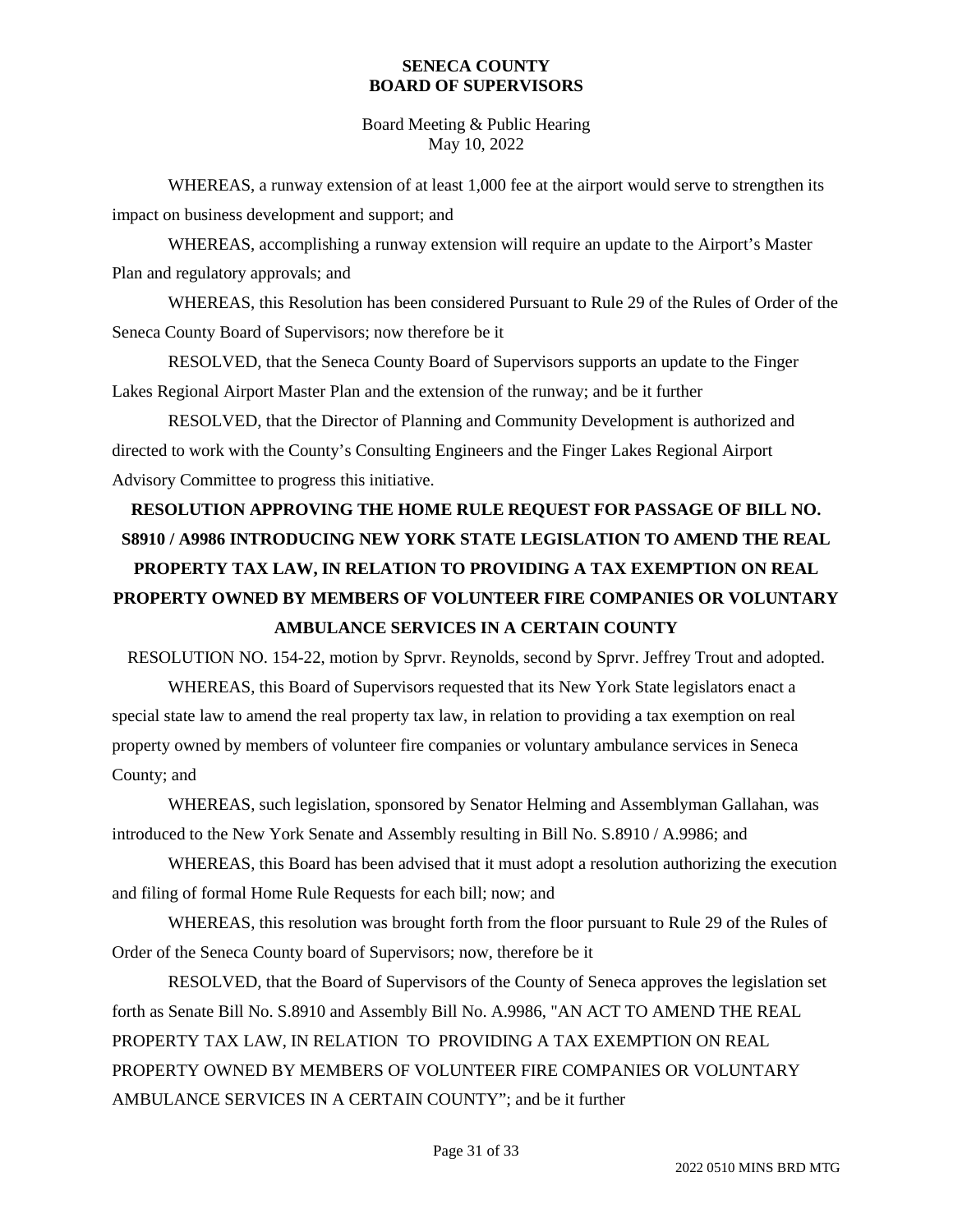Board Meeting & Public Hearing May 10, 2022

RESOLVED, that this Board approves the Home Rule Request for the passage of Senate Bill No. S.8910 and the Home Rule Request for the passage of Assembly Bill No. A.9986 and, be it further

RESOLVED, that the Clerk of this Board of Supervisors be authorized and directed to execute the required Home Rule Requests for transmittal of the appropriate forms to the appropriate Senate and Assembly Home counsels' office.

Following the adoption of Resolution No. 154-22. Sprvr. Jeffrey Trout publicly acknowledged and thanked Linda Zwick for her efforts in getting this bill before the NYS legislature.

# **AUTHORIZE AGREEMENT WITH HUNT ENGINEERS AND MRB GROUP FOR SANITARY SEWER CORRIDOR PLAN DEVELOPMENT AND AUTHORIZE USE OF AMERICAN RESCUE PLAN ACT FUNDS**

RESOLUTION NO. 155-22, motion by Sprvr. Don Trout, second by Sprvr. Kronenwetter and adopted.

WHEREAS, the development of sanitary sewer corridors along both Cayuga and Seneca Lake can serve both residents and businesses as well as improve the water quality in both lakes; and

WHEREAS, proposals to progress each project have been submitted, one from Hunt Engineers for Cayuga Lake, and one from the MRB Group for Seneca Lake; and

WHEREAS, funds have been made available to the County through the American Rescue Plan Act for which these projects qualify; and

WHEREAS, the Cayuga Lake plan development will be undertaken in an amount not to exceed \$15,800 and the Seneca Lake plan development in an amount not to exceed \$27,605; and

WHEREAS, this Resolution has been considered pursuant to Rule 29 of the Rules of Order of the Seneca County Board of Supervisors; now, therefore be it

RESOLVED, that the Seneca County Board of Supervisors authorizes that American Rescue Plan Act funds, not to exceed \$43,405.00, be allocated for Sewer Corridor Plan Development and authorizes and directs the County Manager to execute agreements with Hunt Engineers and the MRB Group for these services; and be it further

RESOLVED, that the Department of Finance be authorized to amend the 2022 budget as follows:

| 101490 44089 ARPA | Federal Aid ARPA        | Increase | Revenue      | \$43,405 |
|-------------------|-------------------------|----------|--------------|----------|
| 101490 54341 ARPA | <b>Engineering Fees</b> | Increase | Expenditures | \$15,800 |
| 101490 54341 ARPA | <b>Engineering Fees</b> | Increase | Expenditures | \$27,605 |

### And be it further

RESOLVED, that the Department of Finance be authorized to make the necessary budgetary and accounting entries to affect the intent of this resolution.